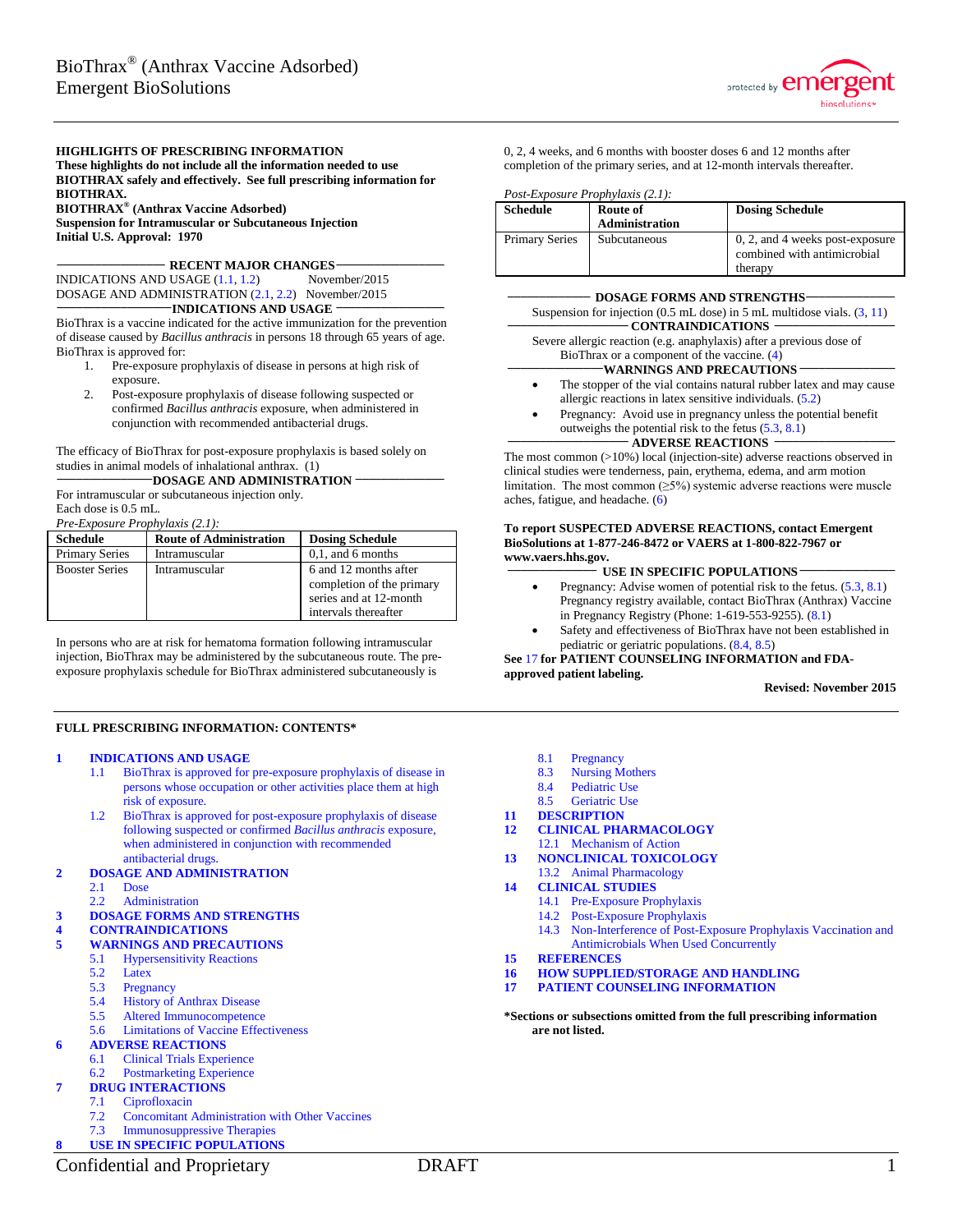

<span id="page-1-3"></span>**FULL PRESCRIBING INFORMATION**

# **1 INDICATIONS AND USAGE**

BioThrax is a vaccine indicated for the active immunization for the prevention of disease caused by *Bacillus anthracis* in persons 18 through 65 years of age.

- <span id="page-1-0"></span>**1.1** BioThrax is approved for pre-exposure prophylaxis of disease in persons whose occupation or other activities place them at high risk of exposure.
- <span id="page-1-1"></span>**1.2** BioThrax is approved for post-exposure prophylaxis of disease following suspected or confirmed *Bacillus anthracis* exposure, when administered in conjunction with recommended antibacterial drugs.

The efficacy of BioThrax for post-exposure prophylaxis is based solely on studies in animal models of inhalational anthrax.

# <span id="page-1-4"></span>**2 DOSAGE AND ADMINISTRATION**

For intramuscular or subcutaneous injection only.

### <span id="page-1-2"></span>**2.1 Dose**

Each dose is 0.5 mL.

| <b>Schedule</b>       | <b>Route of Administration</b> | <b>Dosing Schedule</b>                                                                            |
|-----------------------|--------------------------------|---------------------------------------------------------------------------------------------------|
| <b>Primary Series</b> | Intramuscular                  | $0,1$ , and 6 months                                                                              |
| <b>Booster Series</b> | Intramuscular                  | 6 and 12 months after completion of<br>the primary series and at 12-month<br>intervals thereafter |

*Pre-Exposure Prophylaxis:*

In persons who are at risk for hematoma formation following intramuscular injection, BioThrax may be administered by the subcutaneous route. The pre-exposure prophylaxis schedule for BioThrax administered subcutaneously is 0, 2, 4 weeks, and 6 months with booster doses at 6 and 12 months after completion of the primary series and at 12-month intervals thereafter.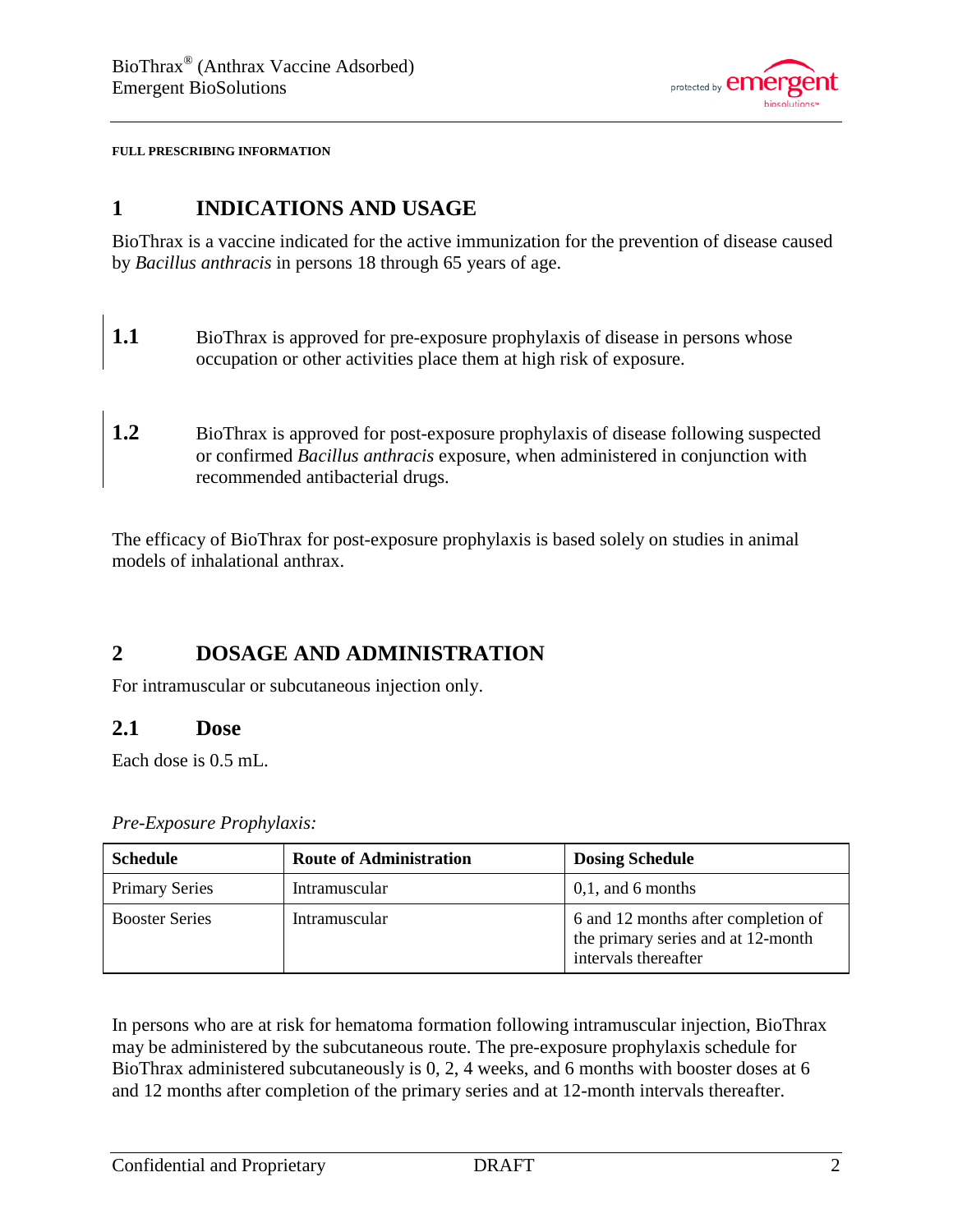

The optimal schedule for catch up of missed or delayed booster doses is unknown. [See *Clinical Studies* [\(14\)](#page-14-0)]

*Post-Exposure Prophylaxis:*

| <b>Schedule</b>       | <b>Route of Administration</b> | <b>Dosing Schedule</b>                                                 |
|-----------------------|--------------------------------|------------------------------------------------------------------------|
| <b>Primary Series</b> | Subcutaneous                   | 0, 2, and 4 weeks post-exposure combined<br>with antimicrobial therapy |

# <span id="page-2-0"></span>**2.2 Administration**

Shake the vial thoroughly to ensure that the suspension is homogeneous during withdrawal. Parenteral drug products should be inspected visually for particulate matter and discoloration prior to administration, whenever solution and container permit. If either of these conditions exists, do not administer the vaccine.

Administer pre-exposure prophylaxis vaccinations intramuscularly into the deltoid muscle. If pre-exposure prophylaxis requires subcutaneous administration, administer over the deltoid muscle. Administer post-exposure prophylaxis vaccinations subcutaneously over the deltoid muscle.

Do not mix with any other product in the syringe.

# <span id="page-2-1"></span>**3 DOSAGE FORMS AND STRENGTHS**

BioThrax is a suspension for injection (0.5 mL dose) in 5 mL multidose vials. See *Description*  [\(11\)](#page-12-0) for the complete listing of ingredients.

# <span id="page-2-2"></span>**4 CONTRAINDICATIONS**

Do not administer BioThrax to individuals with a history of anaphylactic or anaphylactic-like reaction following a previous dose of BioThrax or any component of the vaccine, including aluminum, benzethonium chloride, and formaldehyde. [See *Description* [\(11\)](#page-12-0)]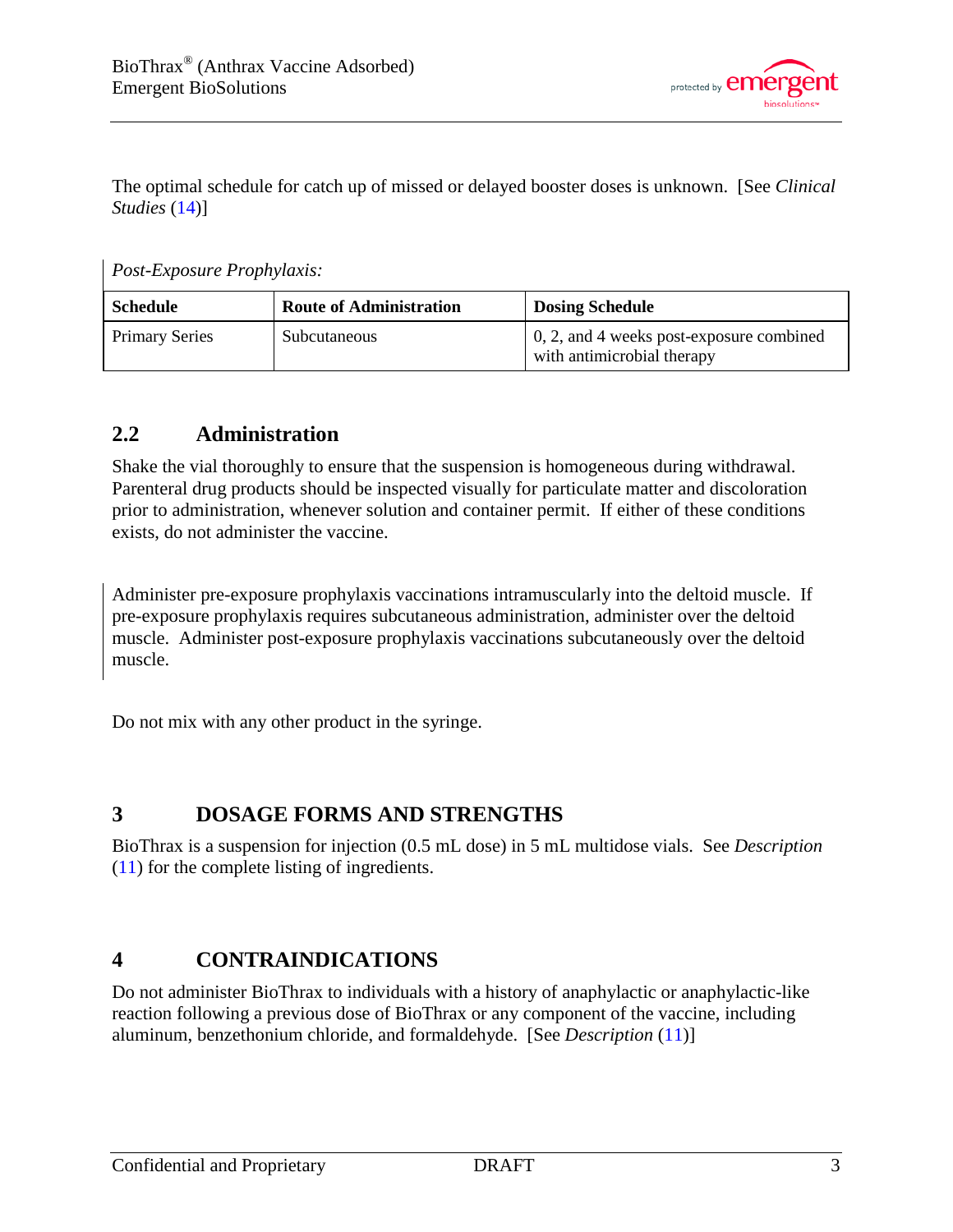

# <span id="page-3-2"></span>**5 WARNINGS AND PRECAUTIONS**

## <span id="page-3-3"></span>**5.1 Hypersensitivity Reactions**

Acute allergic reactions, including anaphylaxis, have occurred with BioThrax. Appropriate medical treatment and supervision must be available to manage possible anaphylactic reactions following administration of the vaccine. [See *Contraindications* [\(4\)](#page-2-2)]

# <span id="page-3-0"></span>**5.2 Latex**

The stopper of the vial contains natural rubber latex and may cause allergic reactions to patients with a possible history of latex sensitivity. [See *How Supplied/Storage and Handling* [\(16\)](#page-20-2)]

# <span id="page-3-1"></span>**5.3 Pregnancy**

BioThrax can cause fetal harm when administered to a pregnant woman. If this drug is used during pregnancy, or if the patient becomes pregnant while taking this drug, the patient should be apprised of the potential hazard to a fetus. Weigh the potential benefits of vaccination against the potential risk to the fetus. [See *Use in Specific Populations* [\(8.1\)](#page-12-1)]

Pregnant women should not be vaccinated against anthrax unless the potential benefits of vaccination have been determined to outweigh the potential risk to the fetus. Results of a large observational study that examined the rate of birth defects among 37,140 infants born to U.S. military service women who received anthrax vaccine in pregnancy between 1998 and 2004 showed that birth defects were slightly more common in first trimester-exposed infants (odds ratio  $= 1.18$ , 95% confidence interval: 0.997, 1.41) when compared with infants of women vaccinated outside of the first trimester and compared to unvaccinated women.<sup>1</sup> While the increased birth defect rates were not statistically significant when compared with infants born to women vaccinated outside of pregnancy, pregnant women should not be vaccinated against anthrax unless the potential benefits of vaccination have been determined to outweigh the potential risk to the fetus.

# <span id="page-3-4"></span>**5.4 History of Anthrax Disease**

History of anthrax disease may increase the potential for severe local adverse reactions.

# <span id="page-3-5"></span>**5.5 Altered Immunocompetence**

If BioThrax is administered to immunocompromised persons, including those receiving immunosuppressive therapy, the immune response may be diminished.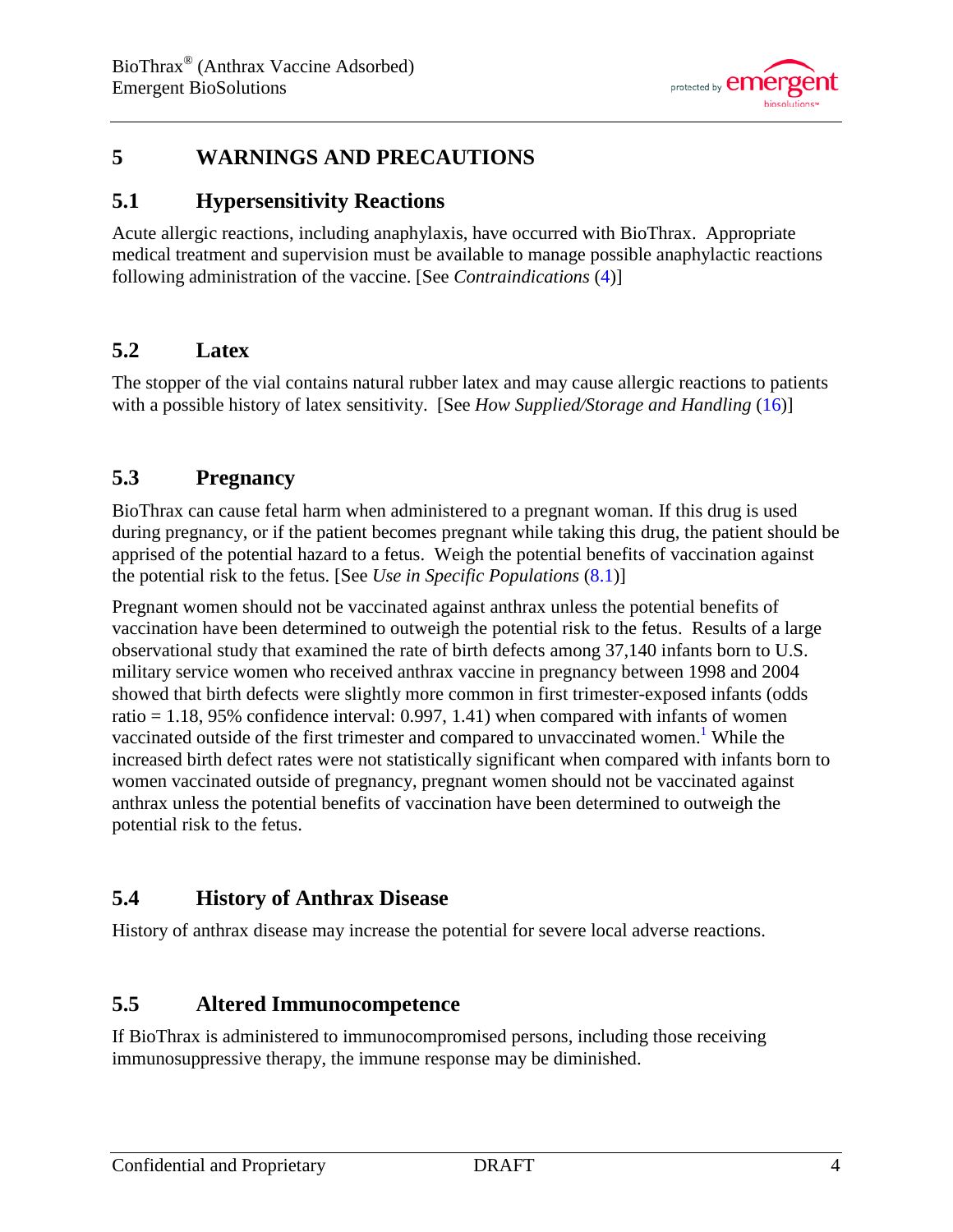

# <span id="page-4-1"></span>**5.6 Limitations of Vaccine Effectiveness**

<span id="page-4-0"></span>Vaccination with BioThrax may not protect all individuals.

# **6 ADVERSE REACTIONS**

The most common  $(\geq 10\%)$  local (injection-site) adverse reactions observed in clinical studies were tenderness, pain, erythema, edema, and arm motion limitation. The most common  $(\geq 5\%)$ systemic adverse reactions were muscle aches, headache, and fatigue.

# <span id="page-4-2"></span>**6.1 Clinical Trials Experience**

Because clinical trials are conducted under widely varying conditions, adverse reaction rates observed in the clinical trials of a product cannot be directly compared to rates in the clinical trials of another product and may not reflect the rates observed in clinical practice.

### *Pre-Exposure Prophylaxis*

In an open-label safety study of 15,907 doses of BioThrax administered by the subcutaneous route to approximately 7,000 textile employees, laboratory workers and other at risk individuals, local and systemic reactions were monitored. Over the course of the 5-year study the following local adverse reactions were reported: 24 (0.15% of doses administered) severe local adverse reactions (defined as edema or induration measuring greater than 120 mm in diameter or accompanied by marked limitation of arm motion or marked axillary node tenderness), 150 (0.94% of doses administered) moderate local adverse reactions (edema or induration greater than 30 mm but less than 120 mm in diameter), and 1,373 (8.63% of doses administered) mild local adverse reactions (erythema only or induration measuring less than 30 mm in diameter). Four cases of systemic adverse reactions were reported during the 5-year reporting period (<0.06% of doses administered). These reactions, which were reported to have been transient, included fever, chills, nausea, and general body aches.

In a randomized, double-blinded, placebo-controlled, and active-controlled multi-center clinical study, 1,564 healthy subjects were enrolled. The objective of this study was to evaluate the effect of (1) changing the route of vaccine administration from subcutaneous (SC) to intramuscular (IM), and (2) of reducing the number of doses on the safety and immunogenicity of BioThrax. The dosing schedules and routes studied are provided in [Table 1.](#page-5-0) [See *Clinical Studies* [\(14\)](#page-14-0)]

Group A (8SC) ( $N=259$ ) received BioThrax via the SC route of administration at Weeks 0, 2, 4, and Months 6, 12, 18 followed by 2 annual boosters (original U.S. licensed route/schedule). Group A served as the active control in this study.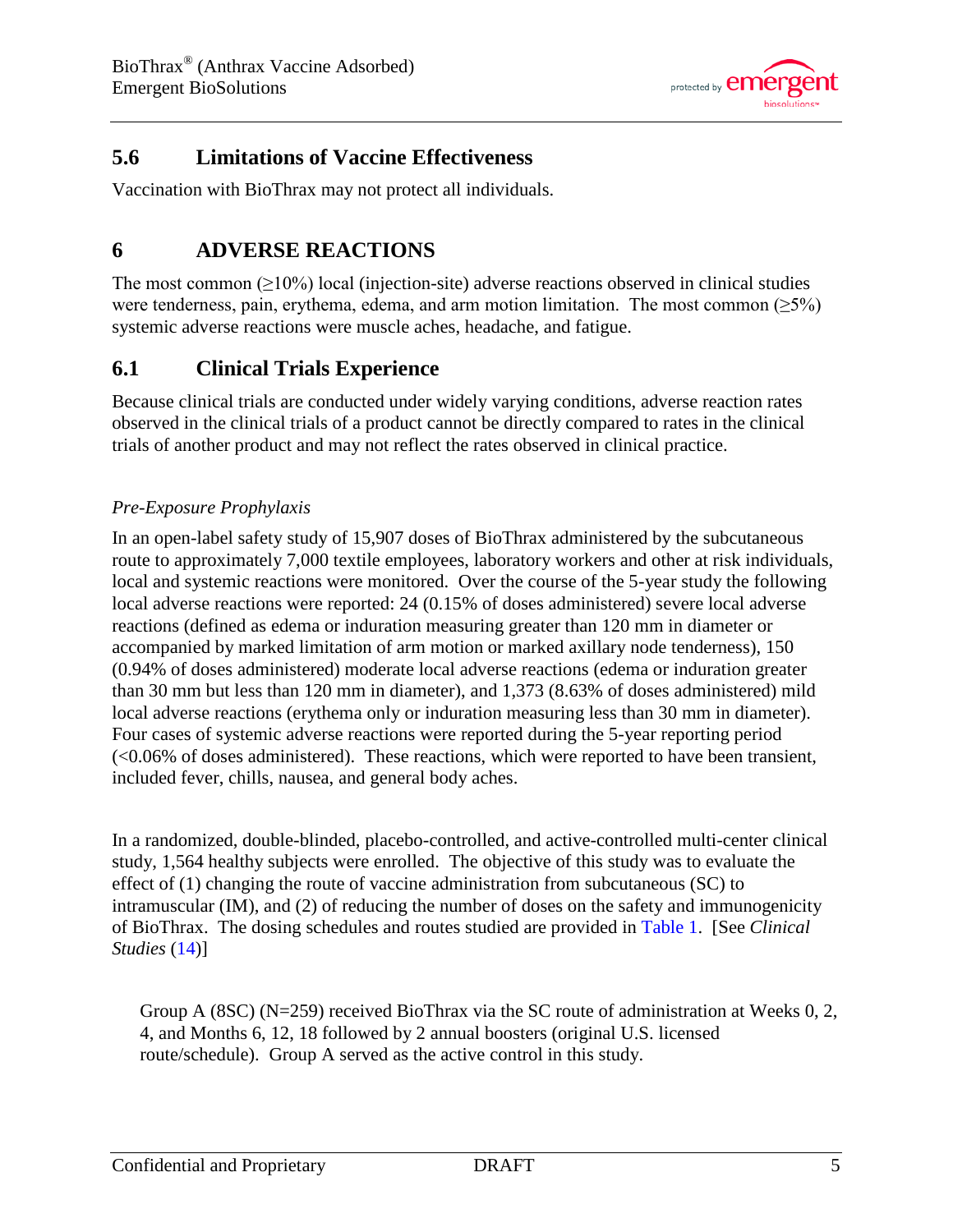

Group B (8IM) (N=262) received BioThrax via the IM route of administration at Weeks 0, 2, 4, and Months 6, 12, 18 followed by 2 annual boosters.

Group C (COM) (N=782) received BioThrax via the IM route of administration at Weeks 0, 4 (no Week 2 dose), and Month 6 with various schedules thereafter. (Group C represents data from 3 randomized groups [Groups D, E, and F] combined for the analysis through Month 7 because the schedules are identical through the Month 6 dose.)

Group D (7IM) (N=256) received BioThrax via the IM route of administration at Weeks 0, 4 (no Week 2 dose), and Months 6, 12, 18 followed by 2 annual boosters.

Group E (5IM) ( $N=258$ ) received BioThrax via the IM route of administration at Weeks 0, 4 (no Week 2 dose), and Months 6, 18 followed by 1 booster dose at Month 42 (2 year interval).

<span id="page-5-0"></span>

| <b>Group/Route</b> |              | Weeks |              | <b>Months</b> |              |    |    |    |  |  |  |
|--------------------|--------------|-------|--------------|---------------|--------------|----|----|----|--|--|--|
|                    | 0            | 2     |              | 6             | 12           | 18 | 30 | 42 |  |  |  |
| Group A $(8SC)^a$  | V            | V     | V            | $\bf{V}$      | V            | V  | V  | V  |  |  |  |
| Group B (8IM)      | $\mathbf{V}$ | V     | $\mathbf{V}$ | <b>T</b> 7    | $\mathbf{V}$ | V  | V  | V  |  |  |  |
| Group D (7IM)      | $\mathbf{V}$ | S     | $\mathbf{V}$ | $\mathbf{V}$  | V            | V  | V  | V  |  |  |  |
| Group E (5IM)      | $\mathbf{V}$ | S     | $\mathbf{V}$ | $\mathbf{V}$  | S            | V  | S  | V  |  |  |  |
| Group $F(4IM)$     | V            | S     | V            | $\mathbf{V}$  | S            | S  | S  | V  |  |  |  |
| Placebob           | S            | S     | S            | S             | S            | S  | S  | S  |  |  |  |

Group F (4IM) (N=268) received BioThrax via the IM route of administration at Weeks 0, 4 (no Week 2 dose), and Month 6 followed by 1 booster dose at Month 42 (3 year interval).

SC: subcutaneous; IM: intramuscular; V: vaccine, S: saline

<sup>a</sup> Active Control.<br><sup>b</sup> Subjects randomized to the control group were then re-randomized (1:1) to receive saline by the IM or SC route. The IM and SC placebo groups are combined in analyses.

Subjects were instructed to complete a 14-day post-vaccination diary card after the first 2 doses and a 28 day diary card after the subsequent doses to capture solicited and unsolicited adverse reactions. Adverse reaction data were also collected from in-clinic exams, which were performed prior to, and 15 to 60 minutes after each injection, at 1 to 3 days after each injection for the first two injections, and at 28 days after injections 3 through 8. The mean age, gender ratio, and race distribution were not significantly different across treatment groups among the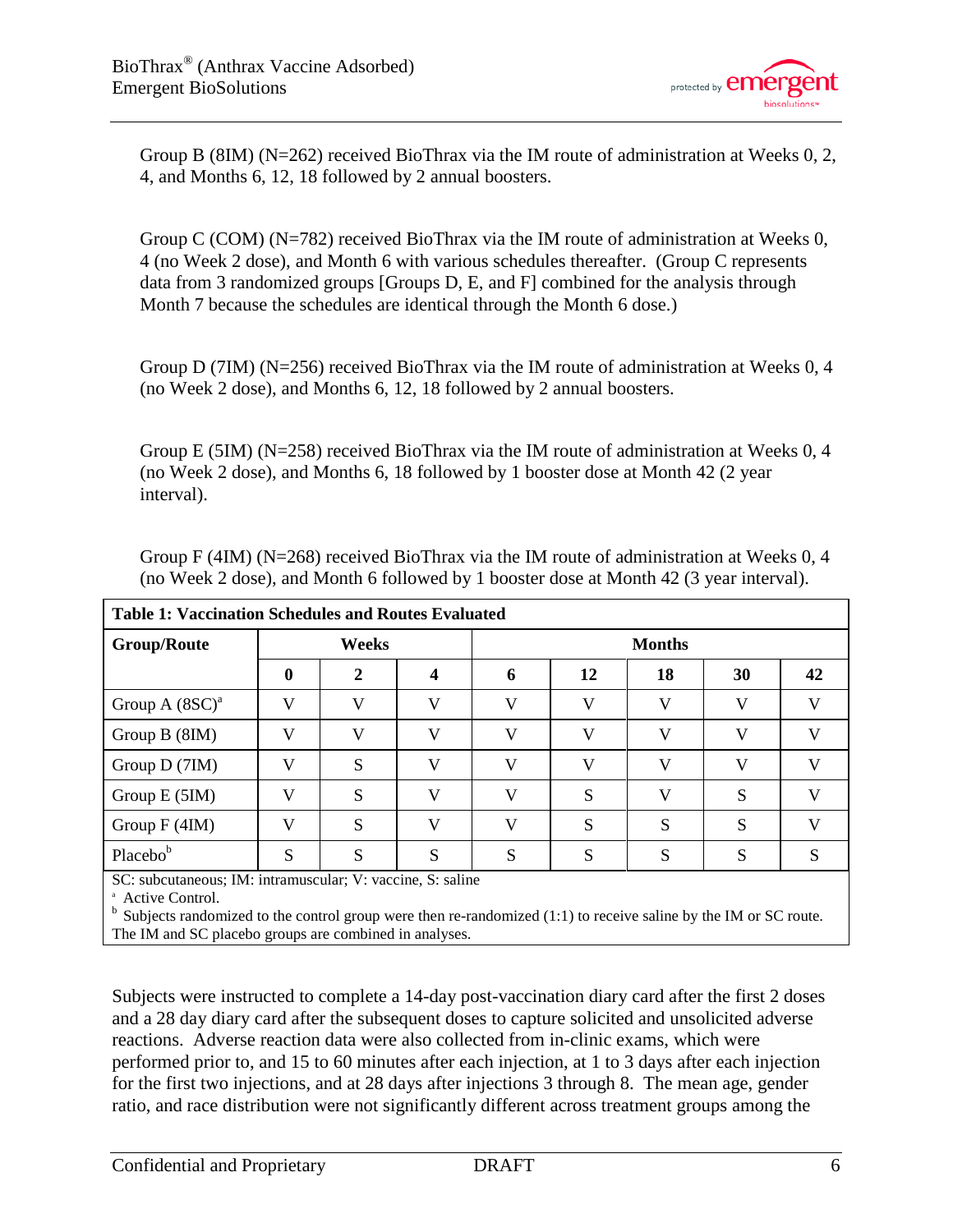

vaccinated cohort ( $N=1563$ ). The mean age was 39 years (range 18 to 62 years). Fifty-one percent of participants were female and 49% were male. Seventy-four percent were white, 21% were black and 5% were categorized as "other".

Shown in [Table](#page-8-0) 2 are the rates (percentage) of prospectively defined local and systemic solicited adverse reactions observed in the in-clinic exams for doses 1-4 as well as the rates (percentage) of local and systemic solicited adverse reactions observed in the in-clinic exams for doses 5-8.

Analysis of injection site (local) adverse reactions by study group was performed after each dose. It was observed that groups receiving BioThrax by the IM route had a statistically significantly lower incidence ( $p \le 0.05$ ) of any (one or more) local adverse reactions compared to the BioThrax SC route, by dose in the in-clinic data set, in 23 out of 24 analyses. (This excludes doses where IM groups received a placebo.) Individual injection site adverse reactions occurring at statistically significantly lower frequencies ( $p \le 0.05$ ) in participants given BioThrax by the IM route included warmth (in all analyses), tenderness (in 19 out of 24 analyses), itching (in 22 out of 24 analyses), erythema (in all analyses), induration (in all analyses), edema (in 20 out of 24 analyses), and nodule (in all analyses). However, by dose, the incidences of arm motion limitation were comparable or higher in each BioThrax IM group compared to the 8SC group, with statistically significantly higher incidences ( $p \le 0.05$ ) observed in 10 out of 24 analyses. The incidence of any moderate or severe local adverse reactions was lower in BioThrax IM groups, compared to the 8SC group after each dose. Route of administration did not affect the occurrence of systemic adverse reactions, with the exception of muscle ache (increased incidence in the BioThrax IM groups after most doses). There was no pattern for differences in the incidence of any moderate or severe systemic adverse reactions for BioThrax IM groups compared to the 8SC group after each dose. The proportion of participants with severe local or systemic adverse reactions reported by adverse reaction category after each dose was very low (generally  $\langle 1\% \rangle$ .

Overall, women had a higher incidence of any local adverse reaction than did men, by dose, within BioThrax groups, regardless of the route of administration. Overall, women also had a higher incidence of any systemic adverse reaction than men, within BioThrax groups, regardless of the route of administration. A brief pain or burning sensation, felt immediately after vaccine injection, and distinct from injection site pain, was reported by 45 - 97% of all study participants receiving BioThrax. Reporting frequency and event intensity varied with route of administration and vaccine dose. Up to 11% of subjects rated the brief pain or burning they experienced immediately after vaccine injection as 8 out of 10 or greater. Female participants generally experienced a higher pain scale rating than male participants.

Eight serious adverse events (SAEs) were reported with 6 subjects and determined to be possibly related to the administration of BioThrax: (1) a case of generalized allergic reaction, (2) a case of ANA positive autoimmune disorder manifesting as a moderate bilateral arthralgia of the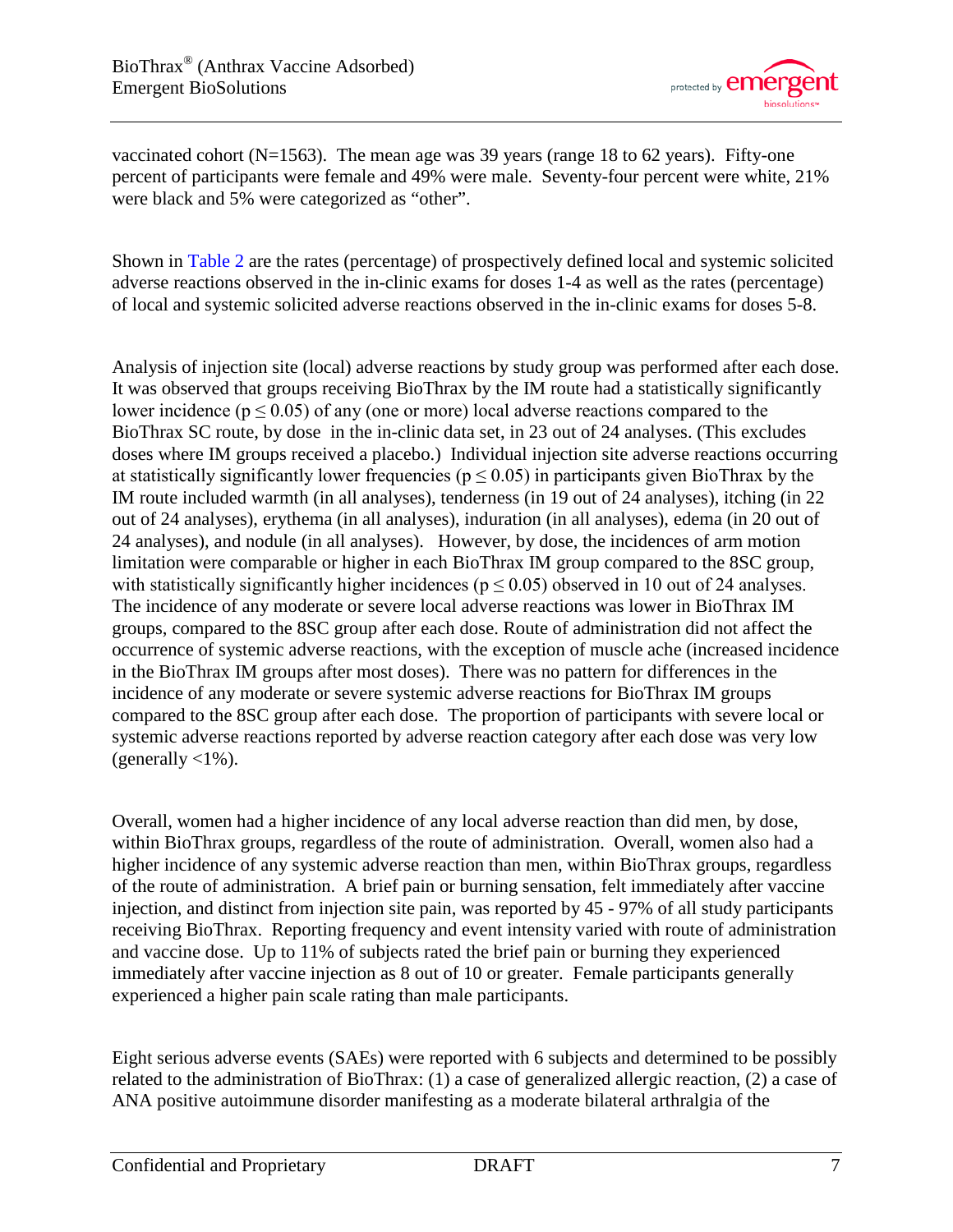

metacarpophalangeal (MCP) joints, (3) a right shoulder supraspinatus tendon tear, (4) a case of bilateral pseudotumor cerebri with bilateral disc edema, (5) a case of generalized seizure and hospitalization for evaluation of hydrocephalus and endoscopic fluid ventriculostomy, (6) a case of bilateral ductal carcinoma of the breast. No SAEs were determined by the investigator to be probably or definitely related to administration of BioThrax. The percent of serious adverse events was similar between the BioThrax combined groups (193/1303 or 15%) and the placebo group (38/260 or 15%).

Fifty-one pregnancies were reported in this study, 33 of which occurred in women who received BioThrax as their last dose prior to conception and 18 in women who received placebo as their last dose prior to conception. Pregnancy outcomes where BioThrax was given within 30 days prior to conception (n=5) were 3 full-term live births (including 1 healthy term infant with a mild right clubbed foot abnormality), 1 spontaneous abortion, and 1 first trimester intra-utero fetal death. Pregnancy outcomes in the placebo group (n=5) were 4 full-term live births (including one with bilateral congenital hip dysplasia) and 1 elective abortion.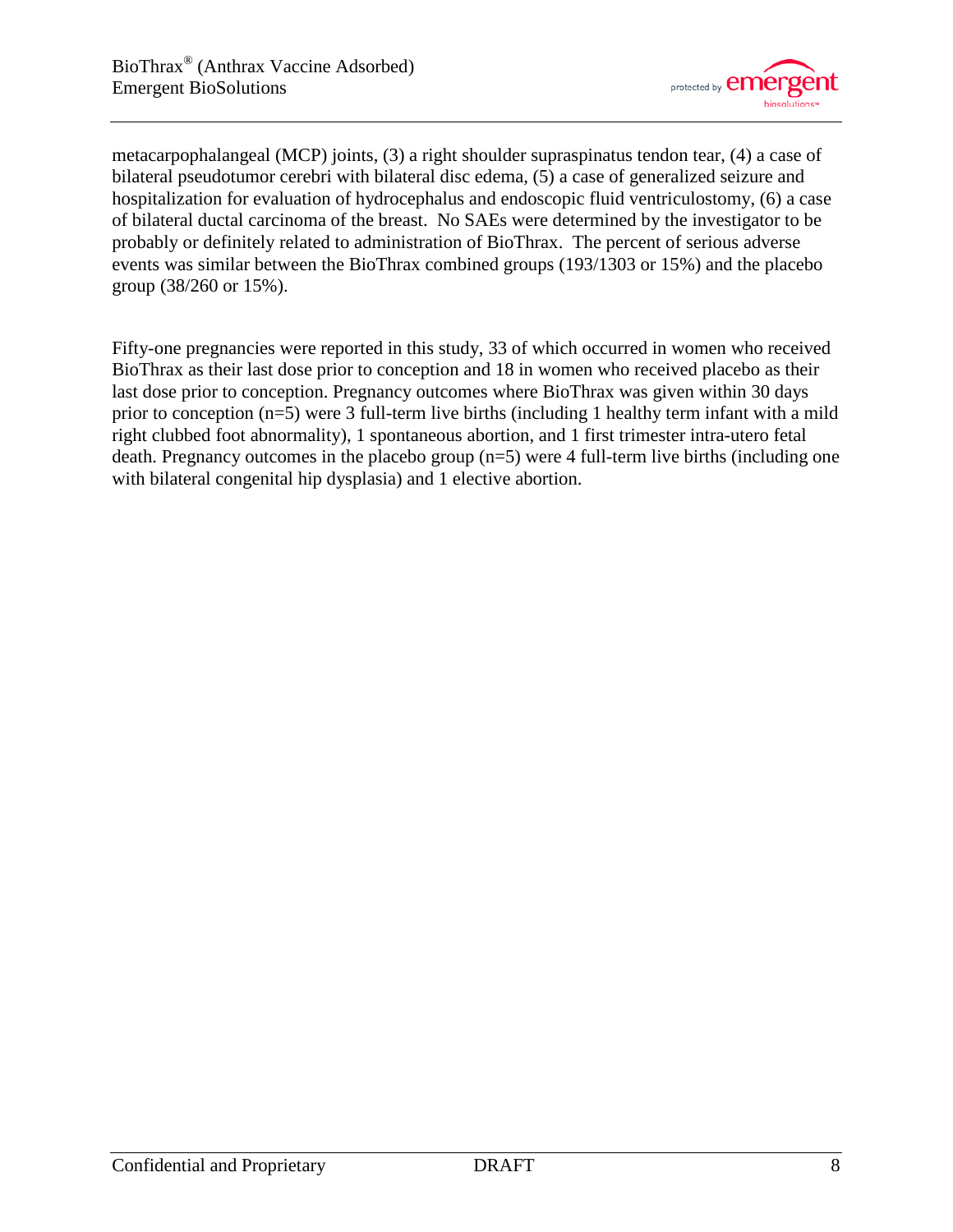

<span id="page-8-0"></span>

| Table 2: Adverse Reactions: In-Clinic Day $0 - 3$ , Solicited by Dose Number <sup>a</sup>                                                                                                              |                                        |                |                |                 |                                                                  |                |                 |                |                |                                                             |                  |                |                |                                                               |                |                |                |                 |                 |               |                 |                |                 |                |
|--------------------------------------------------------------------------------------------------------------------------------------------------------------------------------------------------------|----------------------------------------|----------------|----------------|-----------------|------------------------------------------------------------------|----------------|-----------------|----------------|----------------|-------------------------------------------------------------|------------------|----------------|----------------|---------------------------------------------------------------|----------------|----------------|----------------|-----------------|-----------------|---------------|-----------------|----------------|-----------------|----------------|
|                                                                                                                                                                                                        | <b>STUDY GROUP</b>                     |                |                |                 |                                                                  |                |                 |                |                |                                                             |                  |                |                |                                                               |                |                |                |                 |                 |               |                 |                |                 |                |
|                                                                                                                                                                                                        |                                        |                |                |                 | <b>Group D</b><br><b>BioThrax 7IM</b><br>(BioThrax Doses 1, 3-8) |                |                 |                |                | Placebo <sup>c</sup><br><b>Control SC/IM</b><br>(Doses 1-8) |                  |                |                | <b>Group A</b><br><b>BioThrax 8SC</b><br>(BioThrax Doses 1-8) |                |                |                |                 |                 |               |                 |                |                 |                |
|                                                                                                                                                                                                        | Weeks-0-4-26 $b$<br>Months 12-18-30-42 |                |                |                 |                                                                  |                |                 |                |                | Weeks-0-2-4-26<br>Months 12-18-30-42                        |                  |                |                | <b>Weeks-0-2-4-26</b><br>Months 12-18-30-42                   |                |                |                |                 |                 |               |                 |                |                 |                |
| Number of Subjects $(N)^d$                                                                                                                                                                             |                                        |                |                |                 | 256                                                              |                |                 |                |                |                                                             |                  |                | 260            |                                                               |                |                |                |                 |                 |               | 259             |                |                 |                |
|                                                                                                                                                                                                        |                                        |                |                |                 | <b>Dose</b>                                                      |                |                 |                |                |                                                             |                  |                | <b>Dose</b>    |                                                               |                |                |                |                 |                 |               | <b>Dose</b>     |                |                 |                |
|                                                                                                                                                                                                        | $\mathbf{1}$                           | $2^{\rm b}$    | 3              | 4               | 5                                                                | 6              | $\overline{7}$  | 8              | 1              | $\overline{2}$                                              | 3                | 4              | 5              | 6                                                             | 7              | 8              | 1              | $\mathbf{2}$    | 3               | 4             | 5               | 6              | 7               | 8              |
|                                                                                                                                                                                                        | $\frac{0}{0}$                          | $\frac{0}{0}$  | $\frac{0}{0}$  | $\frac{0}{0}$   | $\frac{0}{0}$                                                    | $\frac{0}{0}$  | $\frac{0}{0}$   | $\frac{0}{0}$  | $\frac{0}{0}$  | $\mathbf{0}_{\mathbf{0}}^{\prime}$                          | $\frac{0}{0}$    | $\frac{0}{0}$  | $\frac{0}{0}$  | $\frac{0}{0}$                                                 | $\frac{0}{0}$  | $\frac{0}{0}$  | $\frac{0}{0}$  | $\frac{0}{0}$   | $\frac{0}{0}$   | $\frac{0}{0}$ | $\frac{0}{0}$   | $\frac{0}{0}$  | $\frac{0}{0}$   | $\frac{0}{0}$  |
| <b>Local Adverse Reactions</b>                                                                                                                                                                         |                                        |                |                |                 |                                                                  |                |                 |                |                |                                                             |                  |                |                |                                                               |                |                |                |                 |                 |               |                 |                |                 |                |
| Presence of any local                                                                                                                                                                                  | 60                                     | 23             | 68             | 68              | 69                                                               | 77             | 76              | 73             | 22             | 22                                                          | 19               | 27             | 25             | 29                                                            | 25             | 18             | 81             | 89              | 80              | 84            | 81              | 84             | 84              | 92             |
| adverse reaction                                                                                                                                                                                       |                                        |                |                |                 |                                                                  |                |                 |                |                |                                                             |                  |                |                |                                                               |                |                |                |                 |                 |               |                 |                |                 |                |
| Warmth                                                                                                                                                                                                 | $\overline{4}$                         | $\mathcal{I}$  | 8              | 10              | 11                                                               | 13             | 14              | 19             |                | $\mathbf{0}$                                                | $\overline{0}$   | $\mathbf{0}$   | $\overline{0}$ | $\mathbf{0}$                                                  |                | $\overline{1}$ | 29             | 41              | 32              | 39            | 34              | 40             | 51              | 49             |
| Tenderness                                                                                                                                                                                             | 46                                     | $\overline{7}$ | 51             | 47              | 41                                                               | 44             | 44              | 48             | 6              | 8                                                           | $\tau$           | 10             | 6              | $\tau$                                                        | $\tau$         | $\overline{4}$ | 64             | 72              | 48              | 65            | 53              | 57             | 61              | 63             |
| Itching                                                                                                                                                                                                | $\overline{1}$                         | $\theta$       | $\overline{2}$ | $\overline{4}$  | $\overline{7}$                                                   | $\overline{7}$ | $7\phantom{.0}$ | 10             | $\Omega$       | $\theta$                                                    | $\overline{0}$   | $\Omega$       | $\overline{1}$ | $\overline{0}$                                                | $\Omega$       | $\mathbf{0}$   | $\overline{3}$ | 16              | $\overline{23}$ | 20            | $\overline{17}$ | 22             | $\overline{25}$ | 26             |
| Pain                                                                                                                                                                                                   | 16                                     | $\overline{4}$ | 20             | 15              | 16                                                               | 13             | 16              | 15             | $\overline{4}$ | $\overline{2}$                                              | 3                | $\overline{4}$ | $\overline{4}$ | $\overline{2}$                                                | 3              | $\overline{2}$ | 16             | $\overline{22}$ | 12              | 19            | 16              | 14             | 18              | 20             |
| Arm motion limitation                                                                                                                                                                                  | 14                                     | $\mathcal{I}$  | 15             | 11              | 10                                                               | 10             | 15              | 9              | $\mathbf{1}$   | $\theta$                                                    | $\overline{c}$   | $\mathbf{1}$   | -1             | -1                                                            | $\mathbf{1}$   | $\Omega$       | 8              | 12              | 5               | 11            | 10              | 5              | 8               | 5              |
| Erythema                                                                                                                                                                                               | 15                                     | 10             | 20             | 30              | 35                                                               | 48             | 40              | 37             | 11             | 12                                                          | $\tau$           | 13             | 14             | 17                                                            | 14             | 11             | 53             | 64              | 57              | 65            | 64              | 64             | 68              | 71             |
| Induration                                                                                                                                                                                             | $7\phantom{.0}$                        | $\overline{7}$ | 12             | 16              | 21                                                               | 23             | 15              | 17             |                | 3                                                           | $\overline{c}$   | 3              | $\overline{4}$ | $\overline{4}$                                                | 3              | 3              | 26             | 35              | 28              | 40            | 38              | 36             | 38              | 35             |
| Edema                                                                                                                                                                                                  | 5                                      | $\overline{2}$ | 11             | 20              | 15                                                               | 23             | 30              | 25             | 3              | $\overline{4}$                                              | $\overline{4}$   | $\overline{4}$ | $\overline{4}$ | $\overline{7}$                                                | 8              | 5              | 17             | 33              | 31              | 33            | 31              | 35             | 37              | 46             |
| Nodule                                                                                                                                                                                                 | 3                                      | $\theta$       | $\overline{4}$ | 5               | 8                                                                | $\mathbf{Q}$   | 6               | 5              | $\overline{0}$ | $\overline{2}$                                              | $\Omega$         |                | $\overline{2}$ | $\overline{0}$                                                | $\overline{2}$ | $\mathbf{0}$   | 39             | 42              | 36              | 26            | 26              | 23             | 21              | 27             |
| <b>Bruise</b>                                                                                                                                                                                          | 5                                      | $\overline{4}$ | 5              | $\mathbf{3}$    | $\overline{2}$                                                   | $\overline{4}$ | 3               | $\overline{2}$ | $\overline{4}$ | 5                                                           |                  | $\overline{4}$ | 3              | 5                                                             | 5              | $\overline{4}$ | 6              | $\overline{7}$  | 6               | 6             | $\mathbf{3}$    | 6              | 5 <sup>5</sup>  | 6              |
| Presence of any<br>moderate/severe local<br>adverse reactions <sup>e</sup>                                                                                                                             | 5                                      | $\mathcal{I}$  | 8              | $\overline{7}$  | $\overline{4}$                                                   | 5              | 6               | $\overline{4}$ | $\Omega$       | $\theta$                                                    | $\Omega$         | $\Omega$       | $\Omega$       | $\Omega$                                                      | $\Omega$       | $\Omega$       | $\tau$         | 16              | 8               | 13            | 10              | $\overline{7}$ | $\overline{12}$ | 14             |
| Presence of any large local<br>adverse reaction                                                                                                                                                        | $\theta$                               | $\theta$       | $\Omega$       | 2               | $\overline{2}$                                                   | 4              | 2               | $\overline{2}$ | $\overline{0}$ | $\theta$                                                    | $\overline{0}$   | $\Omega$       | $\overline{0}$ | $\overline{0}$                                                | $\Omega$       | $\overline{0}$ | $\overline{0}$ | 1               | $\overline{4}$  | 2             | -1              | 2              | $\mathbf{2}$    | $\overline{4}$ |
| <b>Systemic Adverse Reactions</b>                                                                                                                                                                      |                                        |                |                |                 |                                                                  |                |                 |                |                |                                                             |                  |                |                |                                                               |                |                |                |                 |                 |               |                 |                |                 |                |
| Presence of any systemic<br>adverse reaction                                                                                                                                                           | 18                                     | 12             | 24             | 19              | 15                                                               | 19             | 10              | 9              | 10             | 10                                                          | 13               | 11             | 13             | 8                                                             | 13             | $\overline{4}$ | 16             | 20              | 18              | 21            | 18              | 14             | 20              | 17             |
| Fatigue                                                                                                                                                                                                | 9                                      | $\overline{4}$ | 12             | 10              | 9                                                                | 11             | $\overline{4}$  | 6              | 5              | $\overline{4}$                                              | 7                | $\overline{7}$ | 8              | 5                                                             | 10             | 3              | 9              | 12              | 8               | 12            | 12              | 10             | 10              | 13             |
| Muscle ache                                                                                                                                                                                            | 8                                      | $\overline{4}$ | 13             | 6               | 5                                                                | 5              | 3               | 5              | $\overline{c}$ | 2                                                           | 3                | $\overline{4}$ | 5              | $\overline{3}$                                                |                | $\overline{1}$ | 5              | 8               | $\overline{4}$  | 5             | $\overline{4}$  | 3              | 9               | 5              |
| Headache                                                                                                                                                                                               | 6                                      | 6              | $\mathbf Q$    | $7\phantom{.0}$ | 8                                                                | 8              | 5               | $\overline{4}$ | $\overline{4}$ | 6                                                           | 5                | $\overline{4}$ | $\tau$         | $\overline{4}$                                                | 6              | -1             | $\tau$         | 9               | 8               | 11            | $\tau$          | 5              | 9               | 2              |
| Fever > $100.4$ °F                                                                                                                                                                                     | $\overline{0}$                         | $\theta$       | $\overline{0}$ | $\overline{0}$  | $\boldsymbol{0}$                                                 | $\overline{0}$ | $\mathbf{0}$    | $\theta$       | $\overline{0}$ | $\mathbf{0}$                                                | $\boldsymbol{0}$ | $\overline{0}$ | $\overline{1}$ | $\overline{0}$                                                | $\mathbf{0}$   | $\mathbf{0}$   | $\mathbf{0}$   | $\theta$        | $\overline{0}$  | $\mathbf{0}$  | $\overline{0}$  | $\mathbf{0}$   | $\overline{0}$  | $\overline{0}$ |
| Tender/painful axillary<br>adenopathy                                                                                                                                                                  | $\theta$                               | $\theta$       | $\Omega$       | $\overline{1}$  | $\mathbf{1}$                                                     | $\mathbf{1}$   | $\theta$        | $\Omega$       | $\Omega$       | $\theta$                                                    | $\Omega$         | $\Omega$       | $\Omega$       | $\Omega$                                                      | $\Omega$       | $\overline{1}$ | $\Omega$       | 1               | 2               | $\mathbf{1}$  | $\mathbf{1}$    | $\theta$       | $\mathbf{1}$    | $\theta$       |
| Presence of any<br>moderate/severe systemic<br>adverse reactions <sup>8</sup>                                                                                                                          | 2                                      | $\overline{2}$ | 6              | 3               | 3                                                                | 5              | $\overline{4}$  | 3              | 1              | 2                                                           | $\overline{2}$   | $\mathbf{1}$   | 3              | -1                                                            | $\overline{c}$ | -1             | $\overline{2}$ | 5               | $\overline{4}$  | 3             | 3               | 2              | 3               | $\overline{2}$ |
| Per-dose, statistical assessment performed on Intent-to-Treat population data. Evaluations performed at 15-60 minutes and 1-3 days following each injection and prior to the next scheduled injection. |                                        |                |                |                 |                                                                  |                |                 |                |                |                                                             |                  |                |                |                                                               |                |                |                |                 |                 |               |                 |                |                 |                |
| Subjects received saline (instead of BioThrax) for the Week 2 dose. Placebo dose data for 7IM group is in italics.                                                                                     |                                        |                |                |                 |                                                                  |                |                 |                |                |                                                             |                  |                |                |                                                               |                |                |                |                 |                 |               |                 |                |                 |                |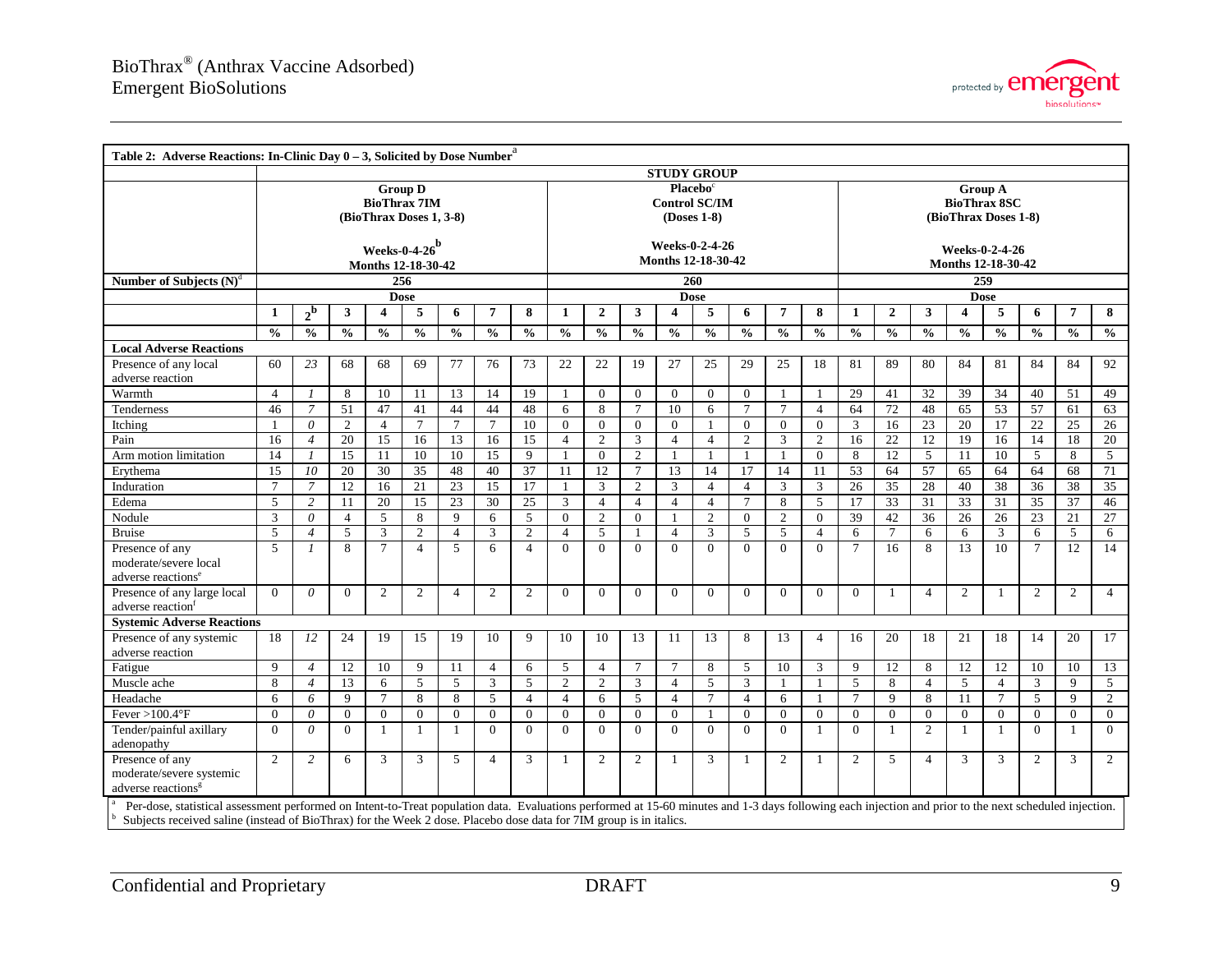

The two saline groups (SC and IM) were combined.<br>N is the highest number per treatment arm (received at least one dose); denominator (N) varied with dose number due to attrition over time.

Moderate = causes discomfort and interferes with normal daily activities; Severe = incapacitating and completely prevents performing normal daily activities. This is based on the systemic AE categories of fatigue, muscle ache, headache, and fever.

Moderate = causes discomfort and interferes with normal daily activities; Severe = incapacitating and completely prevents performing normal daily activities. This is based on the local AE categories of warmth, tenderness, itching, pain, and arm motion limitation.<br>Large = an occurrence of induration, erythema, edema, nodule, and bruise with a largest diameter greater than 120 mm.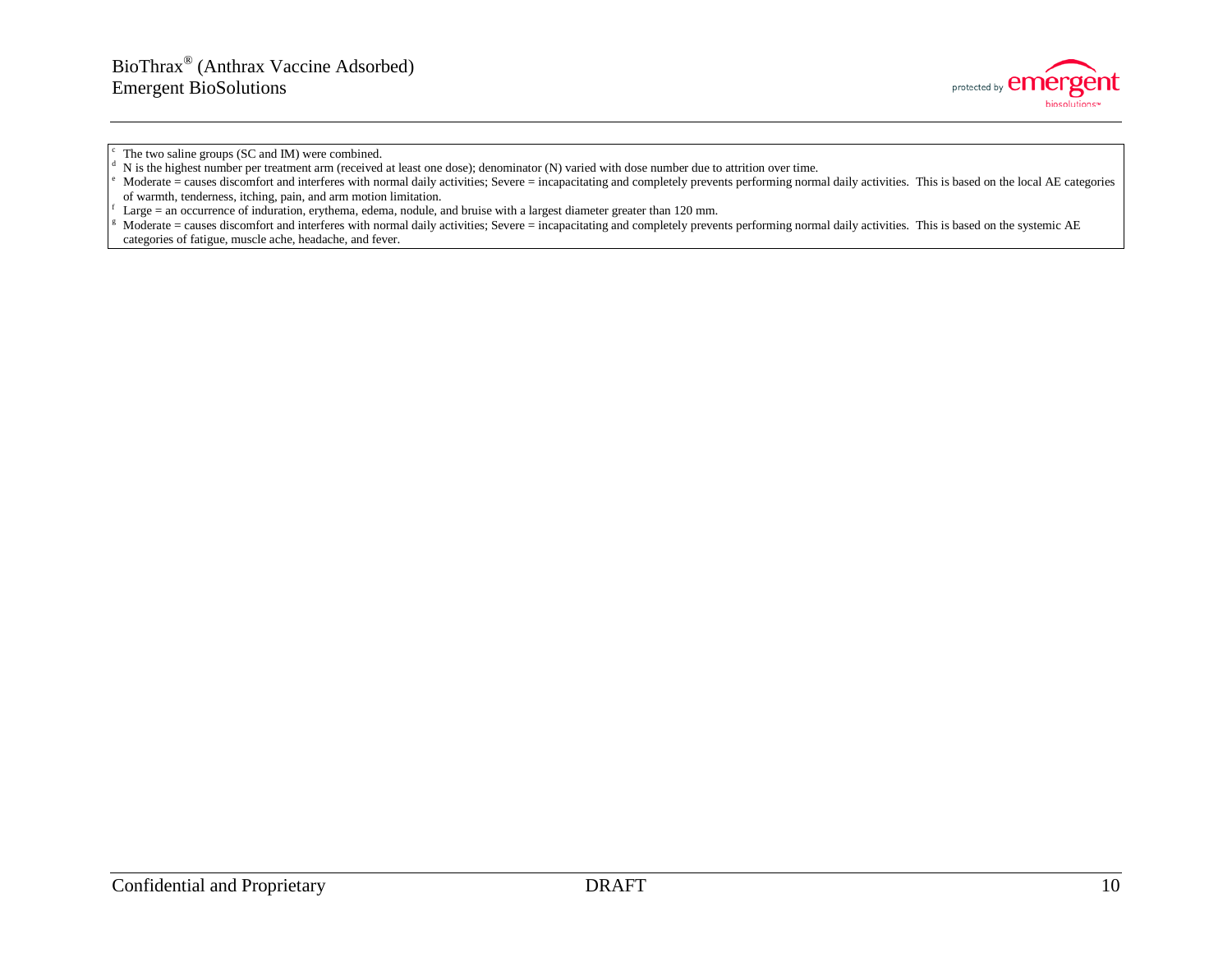

Solicited and unsolicited adverse reactions observed from Day 0 through month 43 at a higher frequency (by at least 5%) in the BioThrax groups (IM and SC) as compared to the placebo (P) group were: headache (70.4% IM, 78.4% SC, 68.1% P); myalgia (72% IM, 76.1% SC, 50% P); and fatigue (70.1% IM, 76.8% SC, 60.8% P).

### *Post-Exposure Prophylaxis*

A phase 3, open-label, uncontrolled, multi-center study evaluated the three-dose post-exposure prophylaxis BioThrax schedule (Week 0, 2, and 4) in 200 healthy adult subjects. The most common solicited adverse reactions reported 7 days after each vaccination comprised local reactions, including symptoms of lump, tenderness, and erythema. The most common solicited systemic reactions comprised fatigue, headache, and myalgia. Of the subjects that reported local and systemic solicited reactions,  $\geq$  98% required minimal or no treatment and resulted in little to no interference with subjects' daily activity. The most common  $(>2.0\%)$  unsolicited related adverse reactions reported following at least one dose up to 100 days after the third dose were: headache (4.0%), fatigue (3.5%), skin hyperpigmentation (3.5%), decreased joint range of motion (2.5%), myalgia (2.5%). No deaths were reported and neither of the two SAEs reported were considered to be related to vaccination. There were no pregnancies reported or subject withdrawals from the study due to adverse events.

# <span id="page-10-0"></span>**6.2 Postmarketing Experience**

The following adverse events have been reported spontaneously. Since these events are reported voluntarily from a population of uncertain size, it is not always possible to reliably estimate their frequency or establish a causal relationship to drug exposure. The reports included below are listed due to one or more of the following factors: (1) seriousness of the event, (2) number of reports, or (3) strength of causal relationship to the drug.

### • **Blood and lymphatic system disorders**

Lymphadenopathy

• **Gastrointestinal Disorders**

Nausea

### • **Immune system disorders**

Allergic reactions (including anaphylaxis, angioedema, rash, urticaria, pruritus, erythema multiforme, anaphylactoid reaction, and Stevens Johnson syndrome)

### • **Nervous system disorders**

Paresthesia syncope, dizziness, tremor, ulnar nerve neuropathy

### • **Musculoskeletal, connective tissue, and bone disorders**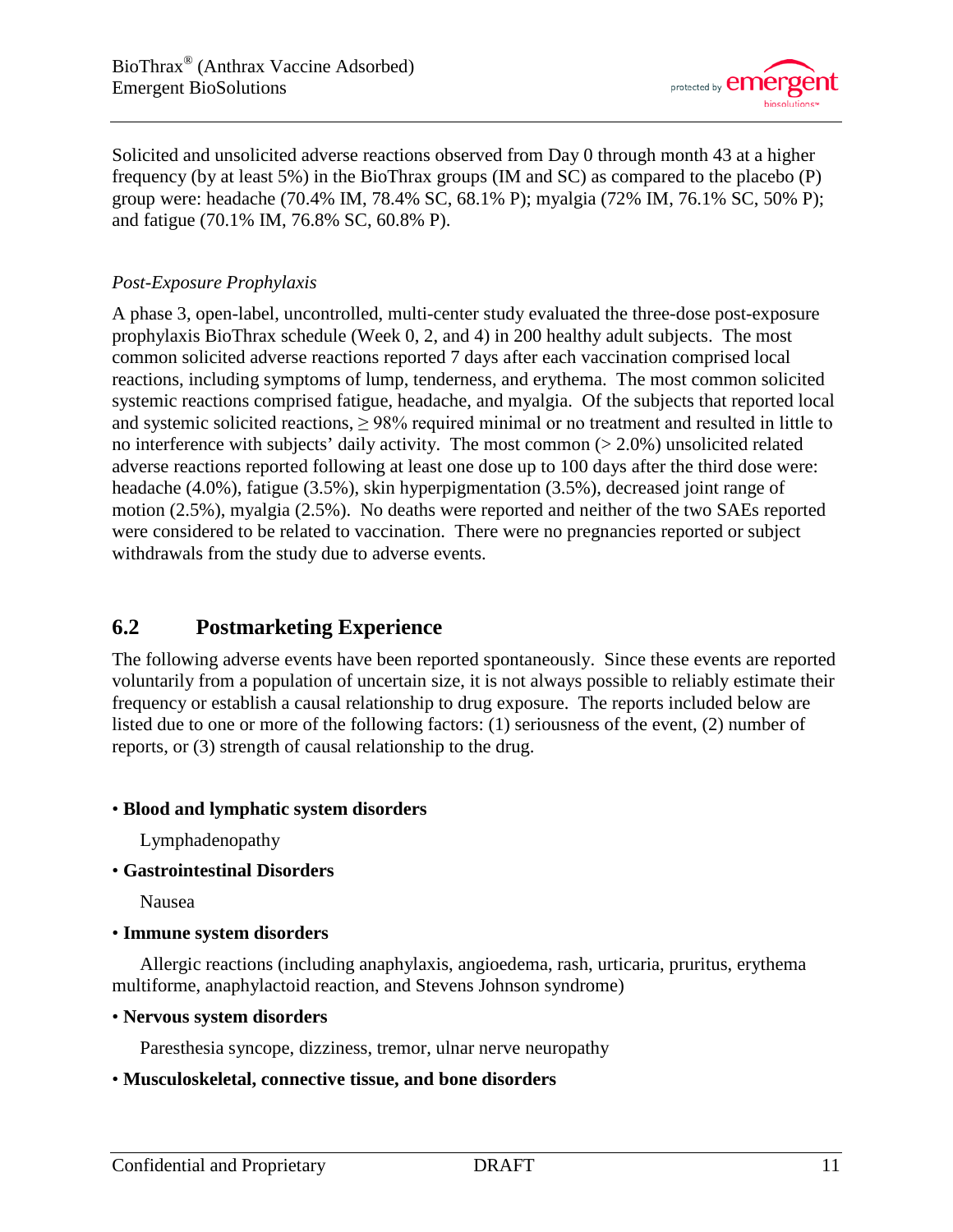

Arthralgia, arthropathy, myalgia, rhabdomyolysis, alopecia

• **General disorders and administration site conditions**

Malaise, pain, cellulitis, flu-like symptoms

• **Psychiatric disorders**

Insomnia

• **Skin and Subcutaneous disorders**

Pruritis, rash, urticaria

• **Vascular disorders**

Flushing

Infrequent reports were also received of multisystem disorders defined as chronic symptoms involving at least two of the following three categories: fatigue, mood-cognition, and musculoskeletal system.

# <span id="page-11-0"></span>**7 DRUG INTERACTIONS**

### <span id="page-11-1"></span>**7.1 Ciprofloxacin**

Co-administration of 0.5 mL BioThrax SC with oral ciprofloxacin in human subjects did not alter the pharmacokinetics of ciprofloxacin or the immunogenicity of BioThrax as measured by the anthrax lethal toxin neutralization assay. [See *Clinical Studies* [\(14.3\)](#page-20-0)]

# <span id="page-11-2"></span>**7.2 Concomitant Administration with Other Vaccines**

The safety and efficacy of concomitant administration of BioThrax with other licensed vaccines has not been evaluated.

BioThrax should not be mixed with any other vaccine in the same syringe or vial. If BioThrax is to be given at the same time as another injectable vaccine(s), the vaccine(s) should be administered at different injection sites.

# <span id="page-11-3"></span>**7.3 Immunosuppressive Therapies**

Immunosuppressive therapies, including chemotherapy, corticosteroids (used in high-doses longer than 2 weeks), and radiation therapy may reduce the response of BioThrax.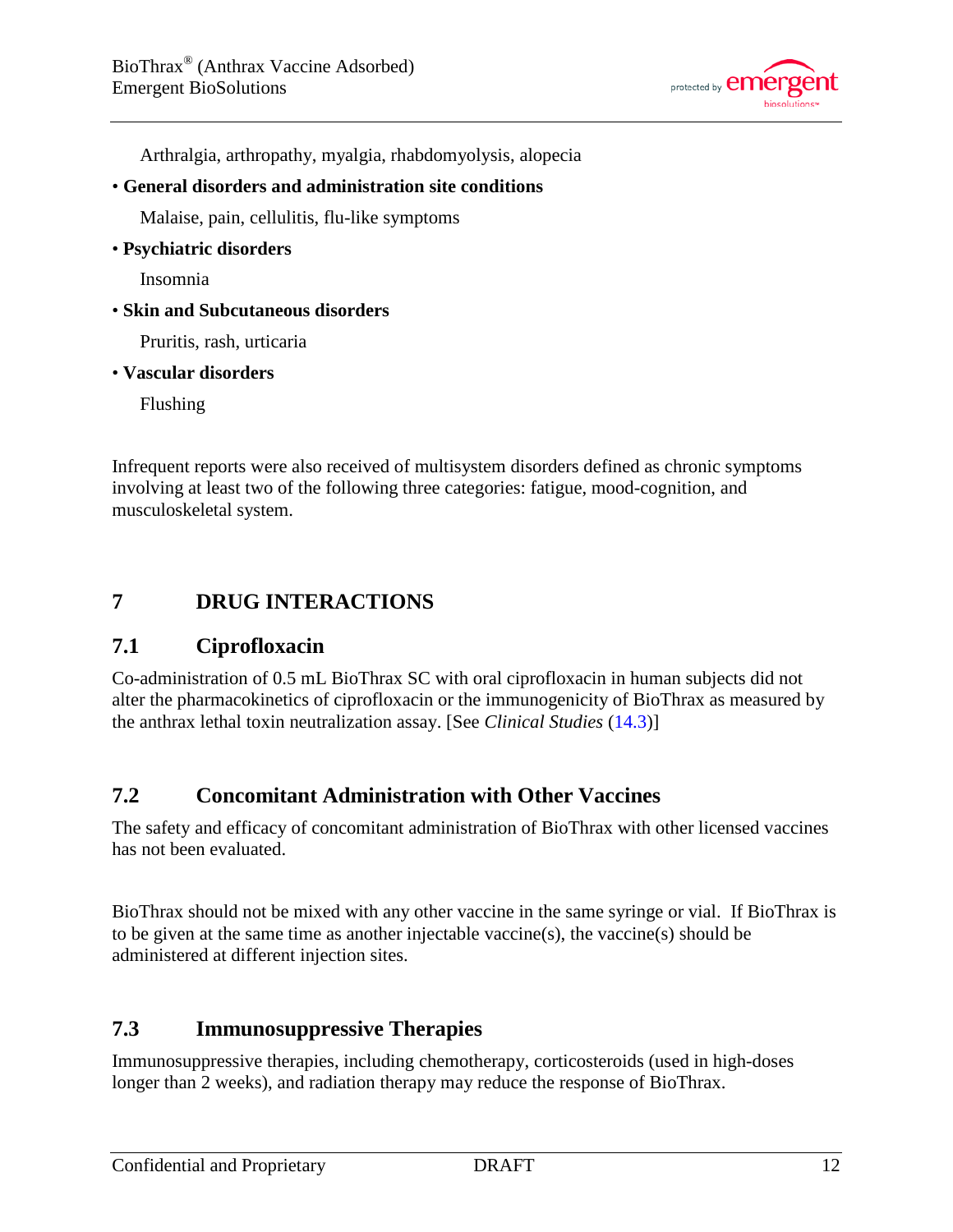

# <span id="page-12-4"></span>**8 USE IN SPECIFIC POPULATIONS**

# <span id="page-12-1"></span>**8.1 Pregnancy**

Pregnancy Category D. [See *Warnings and Precautions* [\(5.3\)](#page-3-1)]

Healthcare practitioners are encouraged to register women who receive BioThrax during pregnancy in Emergent's vaccination pregnancy registry by calling 1-619-553-9255.

Male Fertility: A retrospective study was performed at an in-vitro fertilization clinic to evaluate whether BioThrax may impact reproductive function in men. This study compared semen parameters, embryo quality, and pregnancy outcomes in 254 male clients who stated that they had received BioThrax, with those of 791 male clients who did not.<sup>2</sup> Prior receipt of BioThrax did not influence semen parameters (including concentration, motility, and morphology), fertilization rate, embryo quality or clinical pregnancy rates.

### <span id="page-12-5"></span>**8.3 Nursing Mothers**

It is not known whether BioThrax is excreted in human milk. Because many drugs are excreted in human milk, caution should be exercised when BioThrax is administered to a nursing woman.

# <span id="page-12-2"></span>**8.4 Pediatric Use**

Safety and effectiveness in pediatric patients have not been established for BioThrax.

# <span id="page-12-3"></span>**8.5 Geriatric Use**

BioThrax has not been approved for use in patients greater than 65 years of age.

# <span id="page-12-0"></span>**11 DESCRIPTION**

BioThrax® (Anthrax Vaccine Adsorbed) is a sterile, milky-white suspension for intramuscular or subcutaneous injections made from cell-free filtrates of microaerophilic cultures of an avirulent, nonencapsulated strain of *Bacillus anthracis*. The production cultures are grown in a chemically defined protein-free medium consisting of a mixture of amino acids, vitamins, inorganic salts, and sugars. The final product, prepared from the sterile filtrate culture fluid contains proteins, including the 83kDa protective antigen (PA) protein, released during the growth period and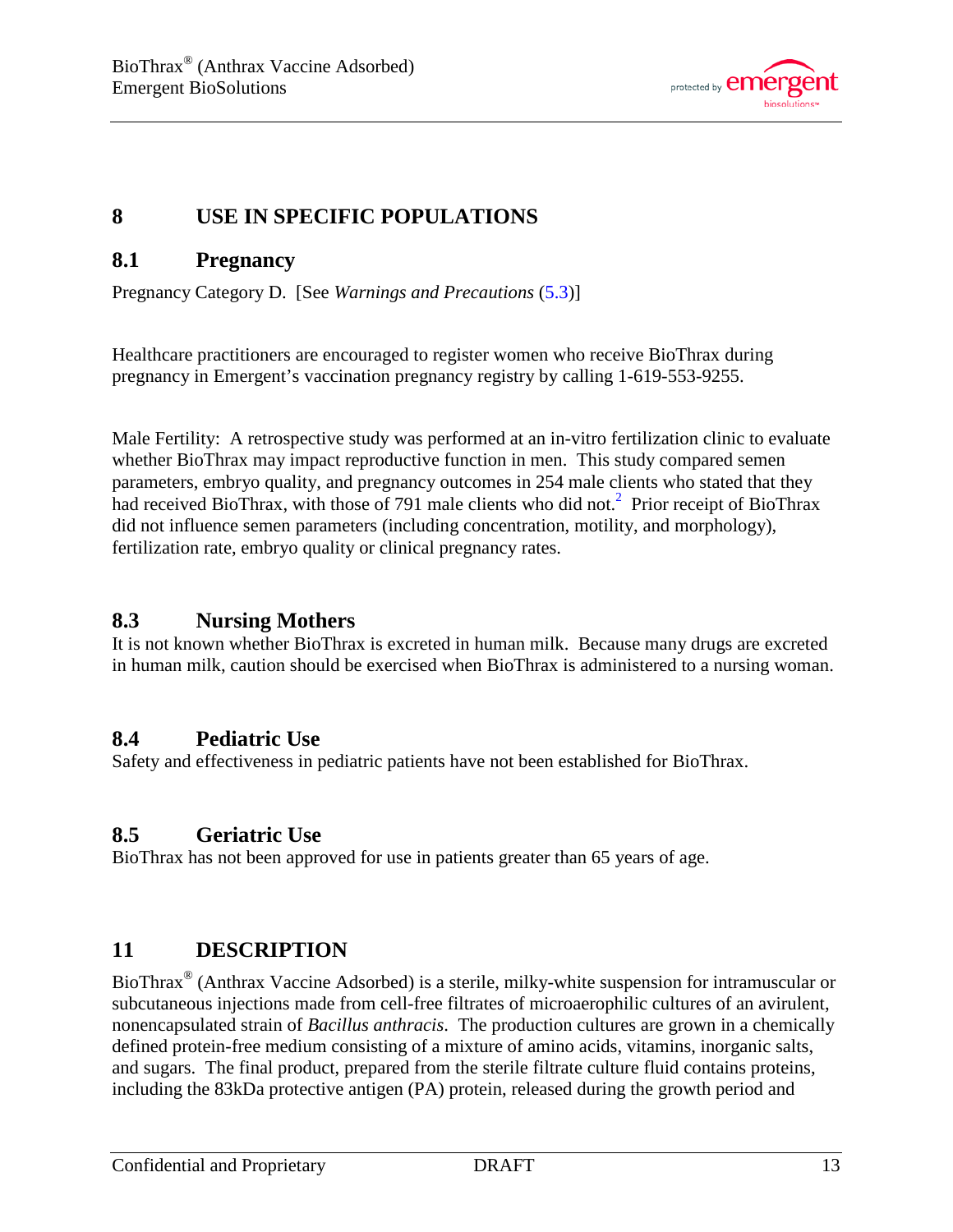

contains no dead or live bacteria. The final product is formulated to contain 1.2 mg/mL aluminum, added as aluminum hydroxide in 0.85% sodium chloride. The final product is formulated to contain 25 mcg/mL benzethonium chloride and 100 mcg/mL formaldehyde, added as preservatives.

# <span id="page-13-0"></span>**12 CLINICAL PHARMACOLOGY**

# <span id="page-13-1"></span>**12.1 Mechanism of Action**

Anthrax is a zoonotic disease caused by the Gram-positive, spore-forming bacterium *Bacillus anthracis*. BioThrax induces antibodies raised against PA that may contribute to protection by neutralizing the activities of the cytotoxic lethal toxin and edema toxin of *Bacillus anthracis*. [3](#page-20-5) *Bacillus anthracis* proteins other than PA may be present in BioThrax, but their contribution to protection has not been determined.

# <span id="page-13-2"></span>**13 NONCLINICAL TOXICOLOGY**

The effect of BioThrax on embryo-fetal and pre-weaning development was evaluated in a developmental toxicity study using pregnant rabbits. One group of rabbits was administered BioThrax twice prior to gestation and during the period of organogenesis (gestation day 7). A second group of rabbits was administered BioThrax twice prior to gestation and on gestation day 17. BioThrax was administered at 0.5 ml/rabbit/occasion, by intramuscular injection. No adverse effects on mating, fertility, pregnancy, parturition, lactation, embryo-fetal or preweaning development were observed. There were no vaccine-related fetal malformations or other evidence of teratogenesis noted in this study.

# <span id="page-13-3"></span>**13.2 Animal Pharmacology**

Since it is not feasible or ethical to conduct controlled clinical trials with anthrax, the efficacy of BioThrax in a post-exposure setting is based on studies in animals. Pre-exposure prophylaxis animal models were used to derive protective antibody thresholds to bridge animal efficacy and human immunogenicity data and predict efficacy in humans.

Pivotal efficacy animal studies were conducted in rabbits and nonhuman primates (NHPs). Animals received two IM vaccinations four weeks apart with serial dilutions of BioThrax and were subjected to lethal challenge on study day 70 with aerosolized *B. anthracis* spores at a target dose exceeding the 50% lethal dose by 200-fold. Serum samples were collected at various time points prior to challenge for immune response analysis via anthrax lethal toxin neutralizing antibody (TNA) assay. The relationship between pre-challenge serum TNA levels and survival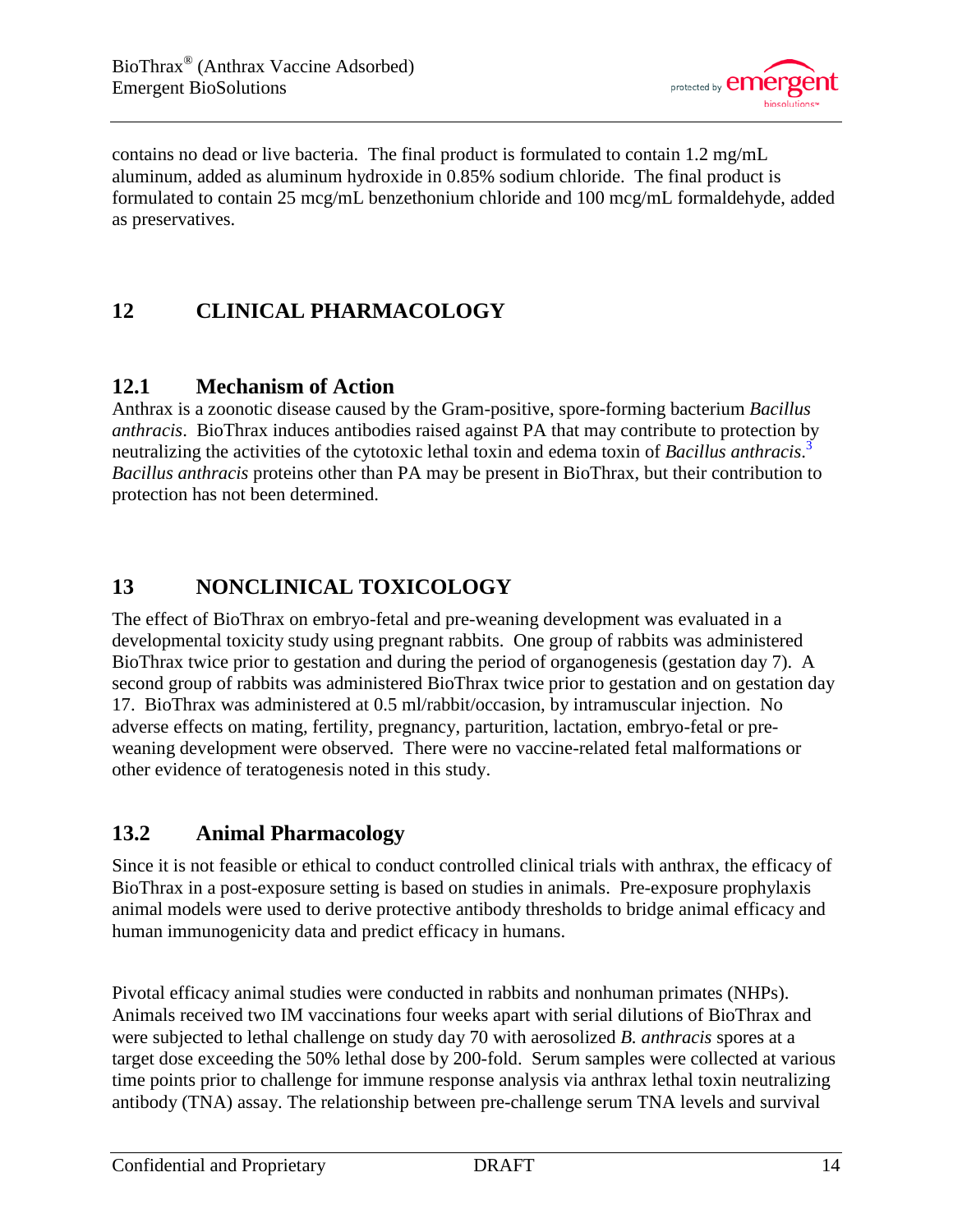

was evaluated. Logistic regression analysis demonstrated that a 70% probability of survival was associated with a TNA NF<sub>50</sub> (50% neutralization factor) level of 0.56 in rabbits and 0.29 in NHPs.

The ability of BioThrax to increase survival after the cessation of the post-exposure antimicrobial treatment, as compared with antimicrobial treatment alone, was investigated in two post-exposure animal model studies. In these studies, rabbits were challenged via inhalation with aerosolized *B. anthracis* spores and subsequently treated with levofloxacin administered via oral gavage once daily for 7 days starting at 6-12 hours post-exposure, with or without two intramuscular injections of BioThrax one week apart. Survival among animals that received both antimicrobial treatment and vaccination was between  $70 - 100\%$  and increased in a vaccine dose-dependent manner. In contrast, only 44% and 23% survival was observed among animals that received antimicrobial treatment only in the first and the second study, respectively ( $p <$ 0.0006 and p < 0.004, respectively). [See *Clinical Studies* [\(14.2\)](#page-19-0)]

# <span id="page-14-0"></span>**14 CLINICAL STUDIES**

# <span id="page-14-1"></span>**14.1 Pre-Exposure Prophylaxis**

A controlled field study using an earlier version of a protective antigen-based anthrax vaccine developed in the 1950's and supplied by G. G. Wright and associates of the U.S. Army Chemical Corps, Fort Detrick, Frederick, MD, that consisted of an aluminum potassium sulfateprecipitated cell-free filtrate from an aerobic culture, was conducted from  $1955$ -1959.<sup>[4](#page-20-6)</sup> This study included 1,249 workers [379 received anthrax vaccine, 414 received placebo, 116 received incomplete inoculations (with either vaccine or placebo) and 340 were in the observational group (no treatment)] in four mills in the northeastern United States that processed imported animal hides. The anthrax vaccine was administered subcutaneously at 0, 2, 4 weeks, 6, 12, 18 months. Prior to vaccination, the yearly average number of human anthrax cases (both cutaneous and inhalational) was 1.2 cases per 100 employees in these mills. During the trial, 26 cases of anthrax were reported across the four mills – 5 inhalation and 21 cutaneous. Of the five inhalation cases (four of which were fatal), two received placebo and three were in the observational group. Of the 21 cutaneous cases, 15 received placebo, three were in the observational group, and three received anthrax vaccine. Of those three cases in the vaccine group, one case occurred just prior to administration of the scheduled third dose, one case occurred 13 months after an individual received the third of the scheduled 6 doses (but no subsequent doses), and one case occurred prior to receiving the scheduled fourth dose of vaccine. The calculated efficacy of the vaccine to prevent all types of anthrax disease, regardless of the route of exposure or clinical manifestations, was  $92.5\%$  (lower  $95\%$  Confidence Interval (CI) = 65%).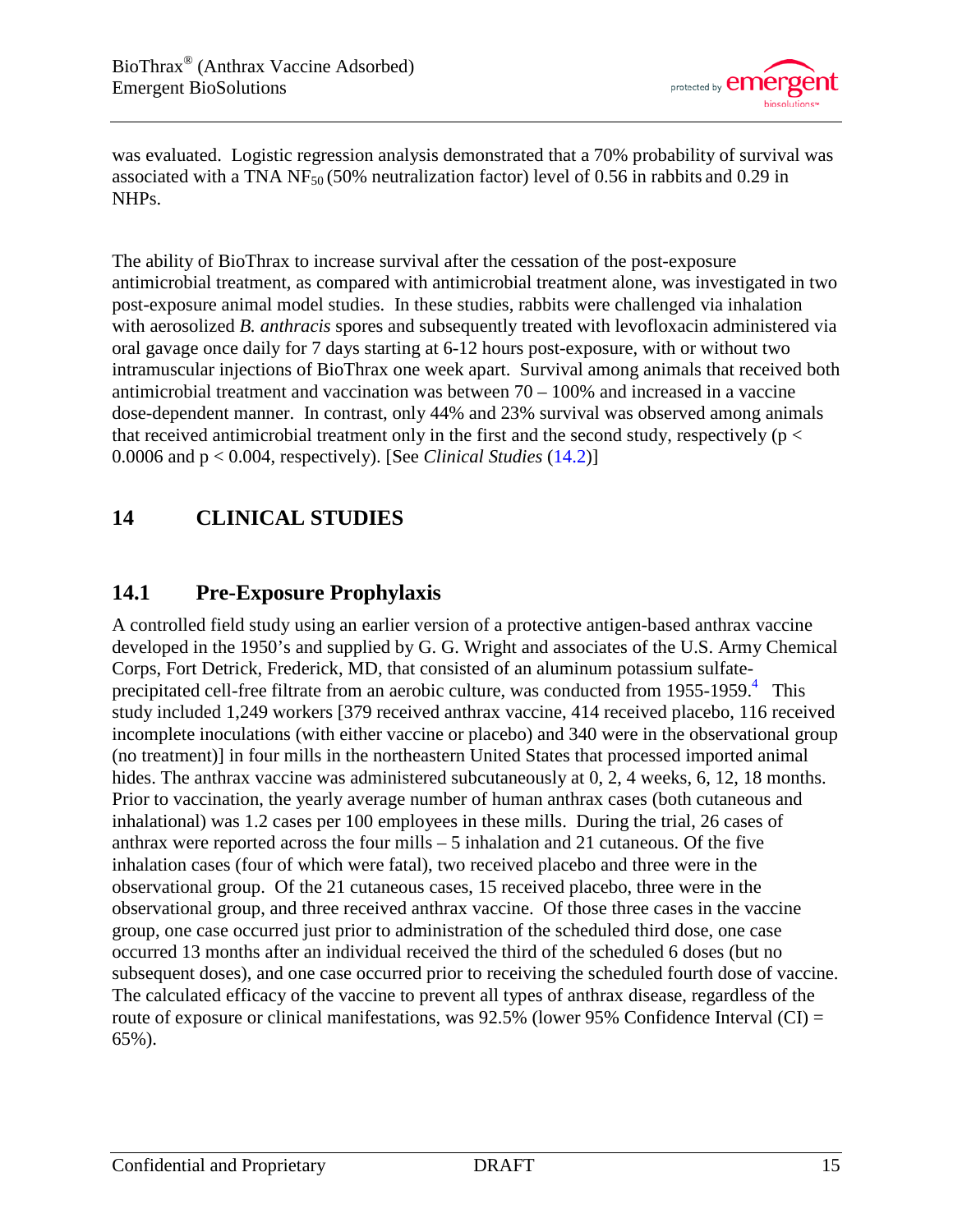

Between 1962 and 1974, the Centers for Disease Control and Prevention (CDC) collected surveillance data on the occurrence of anthrax disease in mill workers or those living near mills in the United States.<sup>[5,](#page-20-7) [6](#page-20-8)</sup> In that time period, individuals received either BioThrax or the earlier protective antigen-based anthrax vaccine used in the field trial described above. Of the 27 reported cases of anthrax, 24 cases occurred in unvaccinated individuals. In vaccinated individuals one case occurred after the person had been given one dose of anthrax vaccine and two cases occurred after individuals had been given two doses of anthrax vaccine. No documented cases of anthrax were reported for individuals who had received at least three doses of the originally licensed six-dose series of anthrax vaccine.

Between 2002 and 2007, a prospective double-blinded, randomized, placebo-controlled and active-controlled study was conducted to evaluate the impact on safety and immunogenicity on changing the administration route from SC to IM, and reducing the number of doses. This study enrolled 1,564 healthy civilian men and women between the ages of 18 and 61. A total of 1,563 subjects received at least one dose (one subject withdrew consent prior to the first injection). Subjects were randomized to one of six groups. See [Table 1.](#page-5-0)

Using an Enzyme-Linked Immunosorbent Assay (ELISA), Immunoglobulin G (IgG) antibodies directed against anthrax protective antigen (PA) were measured at the Week 8 and Months 7, 13, 19, 31, and 43 time points. The three primary immunogenicity endpoints were: (1) Geometric Mean Concentration (GMC) (mcg/mL), (2) Geometric Mean Titer (GMT), and (3) percentage with 4-fold rise in anti-PA antibody titer from baseline.

The criteria for non-inferiority of comparisons based on ratios of GMCs and GMTs and differences in the rates of 4-fold rise in antibody titer were defined as follows:

Mean antibody concentration ratio: non-inferiority was achieved when the upper bound of the 95% confidence limit was  $< 1.5$ 

Mean antibody titer ratio: non-inferiority was achieved when the upper bound of the 95% confidence limit was  $< 1.5$ 

4-fold rise in antibody titer: non-inferiority was achieved when the upper bound of the 95% confidence limit was < 0.10

To compare the originally licensed 6-dose SC schedule (0, 2, 4 weeks and 6, 12, and 18 months) versus a 3-dose IM primary series (at 0, 1, and 6 months), non-inferiority analyses were performed for all three primary immunogenicity endpoints. This evaluation compared the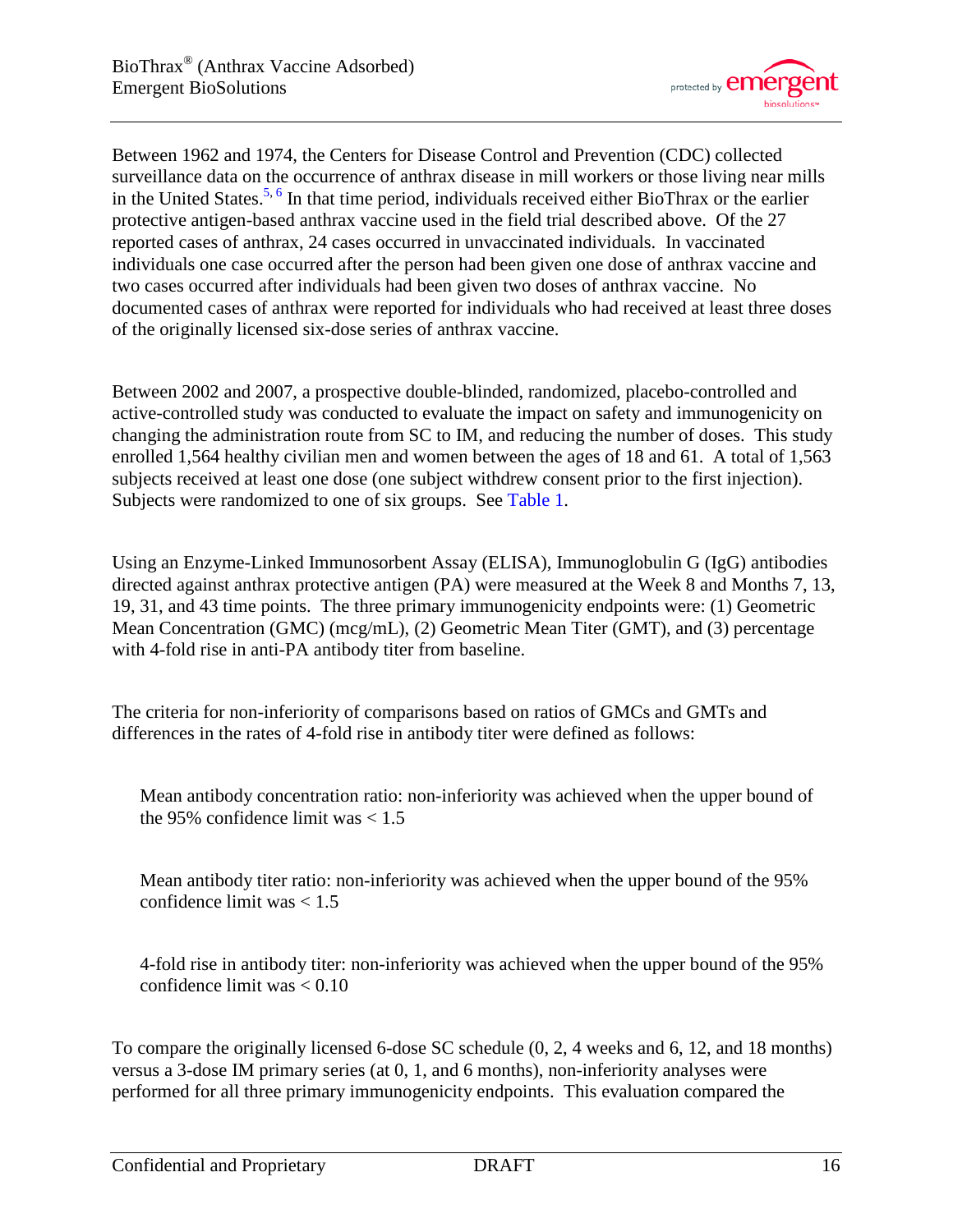

immune response at Month 7 for Group C (COM, where COM is Combined, as described in 6.1) to Month 19 for Group A (TRT-8SC, where TRT is Treatment) and Group B (TRT-8IM). Non-inferiority was demonstrated for all analyses (See [Table 3\)](#page-17-0). These results support a 3 dose primary series of BioThrax administered IM at 0, 1 and 6 months, followed by booster doses at 12 and 18 months and at 1-year intervals thereafter to maintain protective immunity.

The Month 7 antibody levels of Group A (TRT-8SC) were non-inferior to Month 13 and 19 antibody levels after a 0, 2, 4 week and 6 month primary SC series followed by SC booster injections at 12 and 18 months (see [Table 3\)](#page-17-0). These results support a 4 dose SC primary series of BioThrax administered at weeks 0, 2, 4, and at 6 months followed by booster doses at 12 and 18 months after initiation of the series, and at 1-year intervals thereafter to maintain protective immunity.

### Catch-Up Administration for Delayed or Missed Doses

In subjects who did not receive booster doses at 12, 18, and 30 months, PA antibody levels decline over time following the third dose of BioThrax administered intramuscularly at 6 months (Group F; 4IM; 0, 1, 6, and 42 months). In the absence of booster doses it is not known whether these individuals are adequately protected between 12 months and receipt of a booster dose at 42 months. One month following a dose of BioThrax at 42 months the immune response for Group F met the criteria for non-inferiority relative to Group A (8SC) for all three primary immunogenicity endpoints (see [Table 3\)](#page-17-0). The optimal schedule for further intramuscular booster doses among persons administered a single booster dose at 42 months following completion of a three-dose primary series at 0, 1, and 6 months is not known.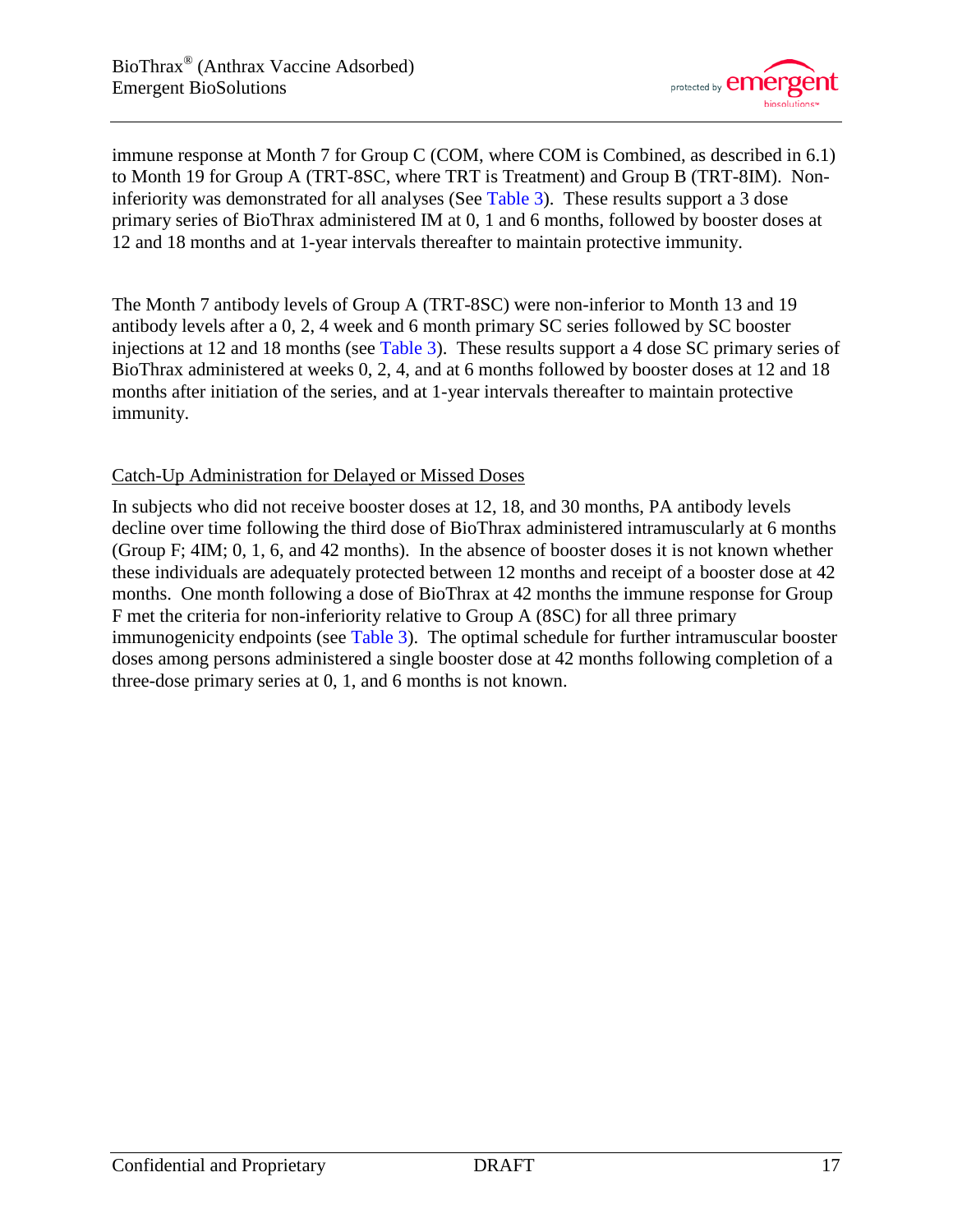

<span id="page-17-0"></span>

| Table 3: Primary Immunogenicity Endpoints (According to Protocol <sup>"</sup> ) |                                          |                                          |                                          |                                          |                                          |                                          |                                          |  |  |  |  |  |  |  |
|---------------------------------------------------------------------------------|------------------------------------------|------------------------------------------|------------------------------------------|------------------------------------------|------------------------------------------|------------------------------------------|------------------------------------------|--|--|--|--|--|--|--|
|                                                                                 | Week 4                                   | Week 8                                   | Month 7                                  | Month 13                                 | Month 19                                 | Month 31                                 | Month 43                                 |  |  |  |  |  |  |  |
| Anti-PA Specific IgG GMC, mcg/mL                                                |                                          |                                          |                                          |                                          |                                          |                                          |                                          |  |  |  |  |  |  |  |
|                                                                                 | n<br><b>GMC</b><br>95%CI                 | $\mathbf n$<br><b>GMC</b><br>95%CI       | n<br><b>GMC</b><br>95%CI                 | $\mathbf n$<br><b>GMC</b><br>95%CI       | $\mathbf n$<br><b>GMC</b><br>95%CI       | $\mathbf n$<br><b>GMC</b><br>95%CI       | $\mathbf n$<br><b>GMC</b><br>95%CI       |  |  |  |  |  |  |  |
| TRT-8SC<br>Group A                                                              | 242<br>49.72<br>(43.32, 57.06)           | 235<br>94.29<br>(82.08, 108.31)          | 219<br>201.14<br>(174.71, 231.56)        | 203<br>201.67<br>(174.77, 232.71)        | 190<br>193.45<br>(167.29, 223.69)        | 167<br>250.07<br>(215.38, 290.34)        | 144<br>216.83<br>(185.80, 253.05)        |  |  |  |  |  |  |  |
| $TRT-7IM^b$<br>Group D                                                          | 723<br>2.63<br>(2.39, 2.89)              | 698<br>46.39<br>(42.18, 51.01)           | 636<br>206.09<br>(187.14, 226.96)        | 203<br>229.86<br>(203.20, 260.02)        | 192<br>204.95<br>(180.82, 232.29)        | 169<br>263.13<br>(231.09, 299.61)        | 139<br>254.80<br>(222.03, 292.40)        |  |  |  |  |  |  |  |
| $TRT-5IM^b$<br>Group E                                                          |                                          |                                          |                                          | 399<br>28.64<br>(25.79, 31.81)           | 174<br>293.60<br>(258.30, 333.73)        | 153<br>33.68<br>(29.48, 38.48)           | 141<br>310.02<br>(270.49, 355.33)        |  |  |  |  |  |  |  |
| $TRT-4IMb$<br>Group F                                                           |                                          |                                          |                                          |                                          | 193<br>13.71<br>(12.11, 15.53)           | 179<br>7.80<br>(6.87, 8.86)              | 157<br>433.20<br>(379.58, 494.40)        |  |  |  |  |  |  |  |
|                                                                                 | Anti-PA Specific IgG GMT                 |                                          |                                          |                                          |                                          |                                          |                                          |  |  |  |  |  |  |  |
|                                                                                 | $\mathbf n$<br><b>GMT</b><br>95% CI      | $\mathbf n$<br><b>GMT</b><br>95% CI      | $\mathbf n$<br><b>GMT</b><br>95% CI      | $\mathbf n$<br><b>GMT</b><br>95% CI      | $\mathbf n$<br><b>GMT</b><br>95% CI      | $\mathbf n$<br><b>GMT</b><br>95% CI      | $\mathbf n$<br><b>GMT</b><br>95% CI      |  |  |  |  |  |  |  |
| TRT-8SC<br>Group A                                                              | 242<br>565.16<br>(492.57, 648.45)        | 235<br>1048.50<br>(913.05, 1204.05)      | 219<br>2211.94<br>(1921.78, 2545.90)     | 203<br>2184.59<br>(1893.62, 2520.26)     | 190<br>2080.89<br>(1799.87, 2405.79)     | 167<br>2677.97<br>(2306.82, 3108.83)     | 144<br>2282.36<br>(1955.79, 2663.45)     |  |  |  |  |  |  |  |
| $TRT-7IM^b$<br>Group D                                                          | 723<br>36.61<br>(33.32, 40.23)           | 698<br>514.57<br>(468.08, 565.68)        | 636<br>2257.09<br>(2050.12, 2484.94)     | 203<br>2546.81<br>(2251.11, 2881.35)     | 192<br>2254.56<br>(1988.85, 2555.75)     | 169<br>2867.88<br>(2518.14, 3266.19)     | 139<br>2760.35<br>(2404.66, 3168.64)     |  |  |  |  |  |  |  |
| $TRT-5IM^b$<br>Group E                                                          |                                          |                                          |                                          | 399<br>296.08<br>(266.67, 328.74)        | 174<br>3167.26<br>(2785.88, 3600.85)     | 153<br>348.89<br>(305.33, 398.66)        | 141<br>3286.41<br>(2866.50, 3767.83)     |  |  |  |  |  |  |  |
| $TRT-4IM^b$<br>Group F                                                          |                                          |                                          |                                          |                                          | 193<br>135.30<br>(119.44, 153.26)        | 179<br>79.63<br>(70.10, 90.44)           | 157<br>4683.79<br>(4102.99, 5346.80)     |  |  |  |  |  |  |  |
| 4-fold response                                                                 |                                          |                                          |                                          |                                          |                                          |                                          |                                          |  |  |  |  |  |  |  |
|                                                                                 | $\mathbf n$<br>4-fold response<br>95% CI | $\mathbf n$<br>4-fold response<br>95% CI | $\mathbf n$<br>4-fold response<br>95% CI | $\mathbf n$<br>4-fold response<br>95% CI | $\mathbf n$<br>4-fold response<br>95% CI | $\mathbf n$<br>4-fold response<br>95% CI | $\mathbf n$<br>4-fold response<br>95% CI |  |  |  |  |  |  |  |
| TRT-8SC<br>Group A                                                              | 242<br>80.99<br>(75.47, 85.73)           | 235<br>94.89<br>(91.25, 97.33)           | 219<br>98.63<br>(96.05, 99.72)           | 203<br>99.51<br>(97.29, 99.99)           | 190<br>98.95<br>(96.25, 99.87)           | 167<br>100.00<br>(97.82, 100.00)         | 144<br>100.00<br>(97.47, 100.00)         |  |  |  |  |  |  |  |
| $TRT-7IM^b$<br>Group D                                                          | 723<br>4.15<br>(2.82, 5.87)              | 698<br>78.80<br>(75.57, 81.77)           | 636<br>97.80<br>(96.33, 98.79)           | 203<br>100.00<br>(98.20, 100.00)         | 192<br>98.96<br>(96.29, 99.87)           | 169<br>100.00<br>(97.84, 100.00)         | 139<br>100.00<br>(97.38, 100.00)         |  |  |  |  |  |  |  |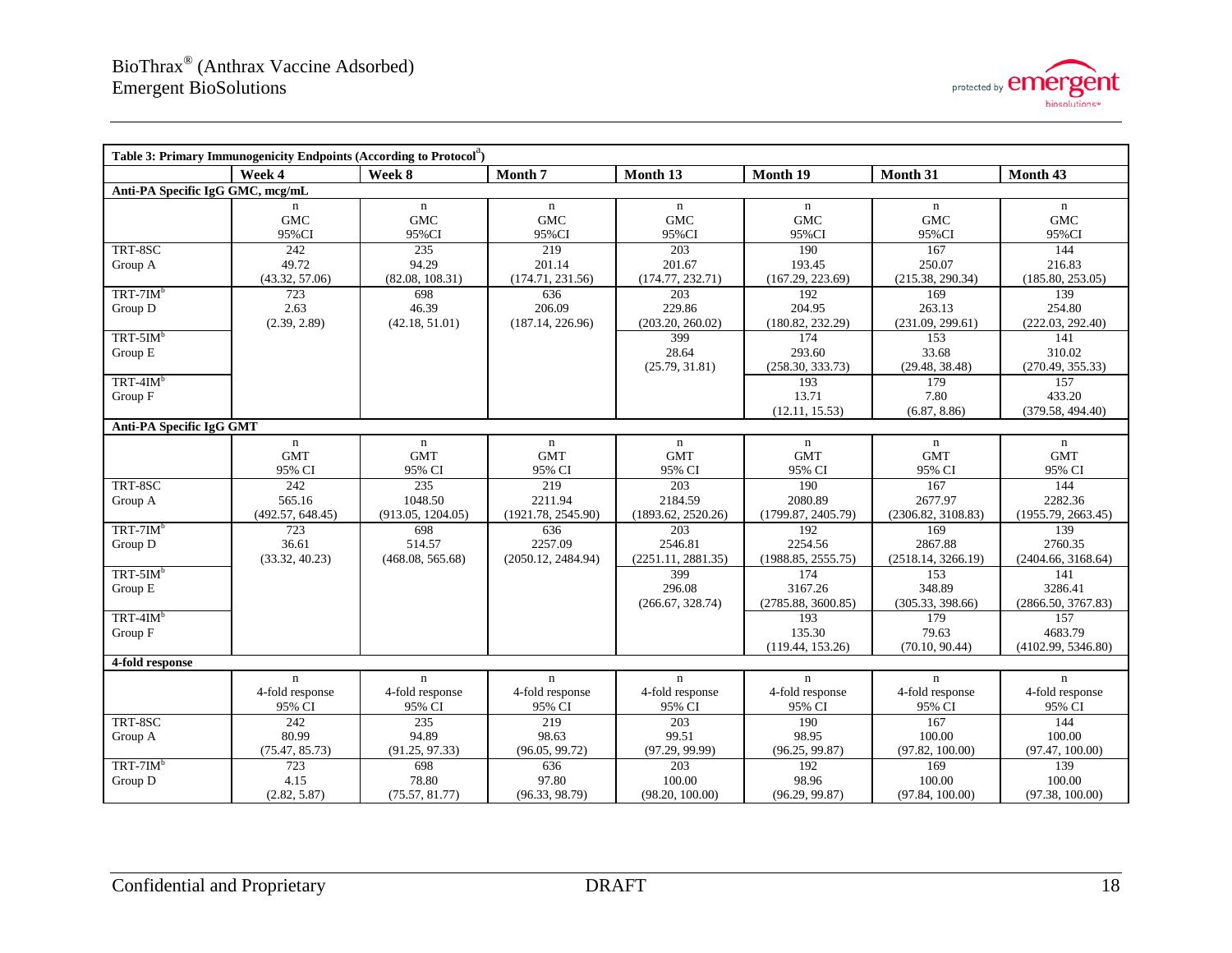

| $TRT-5IM^b$ |  | 399            | 174            | 153            | 141            |
|-------------|--|----------------|----------------|----------------|----------------|
| Group E     |  | 60.40          | 99.43          | 63.40          | 99.29          |
|             |  | (55.41, 65.23) | (96.84, 99.99) | (55.24, 71.03) | (96.11, 99.98) |
| $TRT-4IM^b$ |  |                | 193            | 179            | 157            |
| Group F     |  |                | 37.82          | 22.35          | 99.36          |
|             |  |                | (30.96, 45.07) | (16.47, 29.16) | (96.50, 99.98) |

#### CI: Confidence Interval;

<sup>a</sup> According to Protocol (ATP): [NCT00119067] To be included in the ATP population at a particular timepoint, a participant must have: (a) received all injections up through that timepoint, (b) received these injections within the windows defined by protocol, (c) received the correct agent administered by the correct route according to subject's assigned study arm, (d) received the correct injection volume. A sho

Groups TRT-7IM, -5IM, and -4IM combined as group TRT-COM (combined) through Month 7 of the study, GMC: geometric mean concentration. GMT: geometric mean titer. IM: Intramuscular; SC: Subcutaneous, TRT: treatment.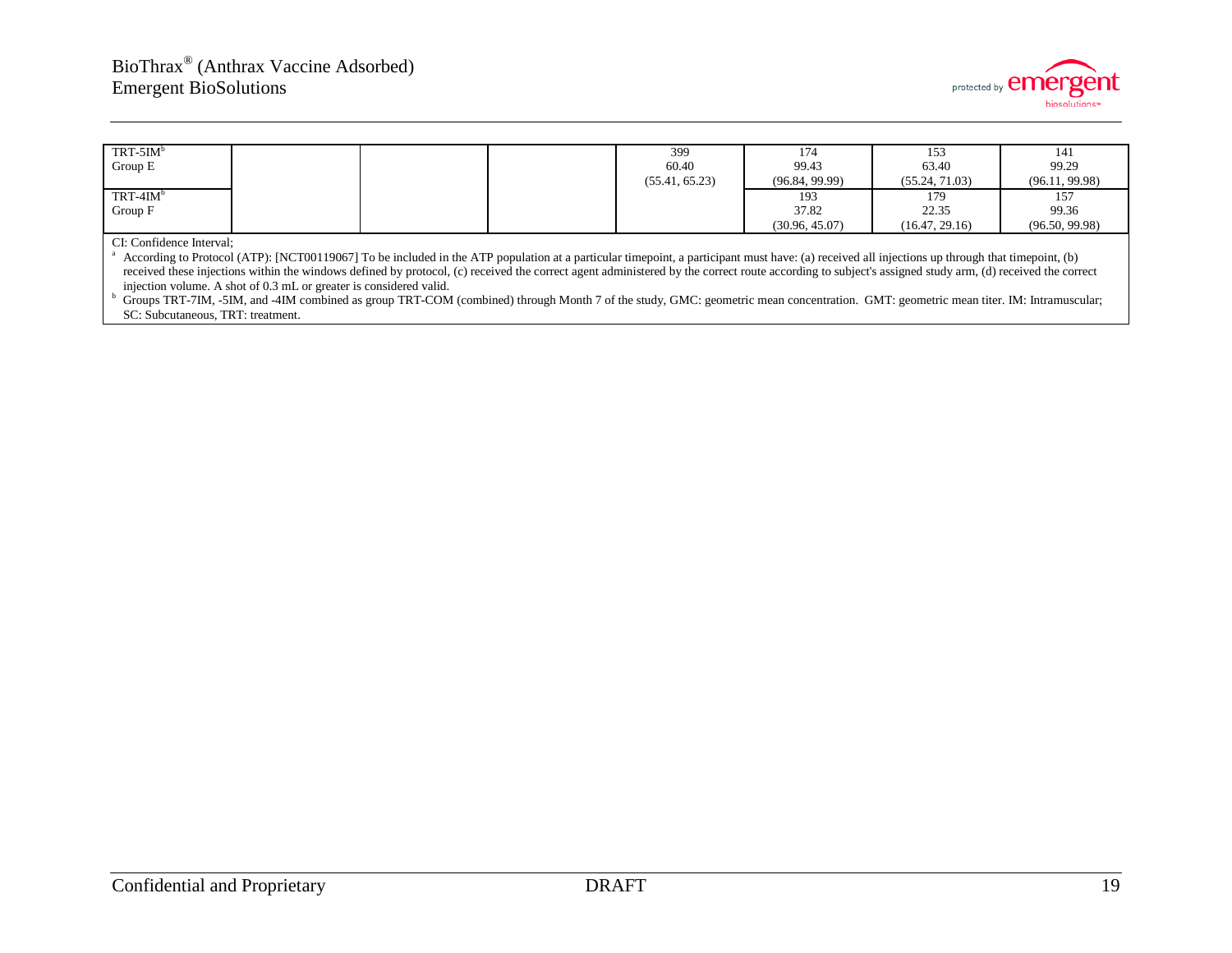

# <span id="page-19-0"></span>**14.2 Post-Exposure Prophylaxis**

Based on the rabbit model-derived TNA threshold [See *Nonclinical Toxicology* [\(13.2\)](#page-13-3)], a pivotal clinical study was conducted to evaluate the immunogenicity and safety of a post-exposure SC administration schedule of BioThrax in healthy adults following 3 doses at 0, 2, and 4 weeks. Two hundred subjects were enrolled and followed for 128 days. The primary objective was to assess immunogenicity using TNA following the completion of three SC doses of BioThrax. The primary immunogenicity endpoint was the proportion of subjects achieving a threshold TNA  $NF_{50}$  value  $\geq 0.56$  at Day 63, 5 weeks after the third vaccination. Success was concluded if the lower bound of the 2-sided 95% CI of the proportion of human subjects achieving the TNA  $NF_{50}$ threshold was  $\geq 40\%$ .

Overall, 71.2% of subjects achieved an NF<sub>50</sub> value  $\geq$ 0.56 on Day 63 in the pivotal study. The lower bound of the 95% CI was 64.1%. (See [Table 4.](#page-19-1))

In a separate analysis of the pivotal clinical study using the threshold associated with a 70% probability of survival in NHPs, 93.5% of subjects achieved an NF<sub>50</sub> value  $\geq$ 0.29 on Day 63 [\(Table 4\)](#page-19-1). The lower bound of the 95% CI was 88.9% [\(Table 4\)](#page-19-1). The bridging of human immunogenicity data to the NHP study was supportive of the primary analysis comparing human threshold data with rabbit survival. [See *Nonclinical Toxicology* [\(13.2\)](#page-13-3)]

<span id="page-19-1"></span>**Table 4: Proportion of Subjects Achieving TNA NF50 Threshold**<sup>a</sup> **in the Pivotal Clinical Study (PP Population**<sup>b</sup> **)**

| Animal<br>Model                   | <b>Time Point</b><br>Human/Animal | $\mathbf n$ | Human<br><b>GMT</b>     | Animal<br><b>TNA</b>                                    | <b>Number</b><br>of Subjects       | <b>Proportion of Subjects</b><br>Meeting Threshold $(\%)^d$ |                       |                              |  |  |
|-----------------------------------|-----------------------------------|-------------|-------------------------|---------------------------------------------------------|------------------------------------|-------------------------------------------------------------|-----------------------|------------------------------|--|--|
|                                   |                                   |             | <b>TNA</b><br>$NF_{50}$ | $NF_{50}$<br><b>Threshold</b> <sup><math>c</math></sup> | <b>Meeting</b><br><b>Threshold</b> | Point                                                       | $95\%$ CI $(\%$       |                              |  |  |
|                                   |                                   |             | (SD)                    |                                                         |                                    | Est.<br>$(\%)$                                              | Lower<br><b>Bound</b> | <b>Upper</b><br><b>Bound</b> |  |  |
| Rabbit <sup>e</sup>               | Day 63/Day 69                     | 184         | 0.86<br>(2.09)          | 0.56                                                    | 131                                | 71.2                                                        | 64.1                  | 77.6                         |  |  |
| Non-human<br>Primate <sup>f</sup> | Day $63/Day 70$                   | 184         | 0.86<br>(2.09)          | 0.29                                                    | 172                                | 93.5                                                        | 88.9                  | 96.6                         |  |  |

 $CI =$  confidence interval; NF<sub>50</sub> = 50% neutralization factor; PP = per protocol; SD = standard deviation; TNA = toxin neutralizing antibody. Note: Sample size (N) and denominators used for percentages are based on the number of subjects meeting the PP criteria at specified day(s).

<sup>a</sup> TNA NF<sub>50</sub> threshold is defined as the TNA NF<sub>50</sub> value associated with 70% survival in the animal challenge studies.<br><sup>b</sup> Human data are from the pivotal clinical study (NCT01491607).<br><sup>c</sup> A logistic regression model w

<sup>d</sup> 95% CI is calculated with the exact (Clopper-Pearson) method.<br><sup>e</sup> The proportion of subjects achieving a TNA NF<sub>50</sub> response at Day 63 that met or exceeded the TNA NF<sub>50</sub> threshold in the rabbit model at Day 69 comprised the primary immunogenicity endpoint.

<sup>f</sup>Comparison of the human TNA NF<sub>50</sub> response at Day 63 with the NHP TNA NF<sub>50</sub> threshold at Day 70 was defined as an immunogenicity endpoint and was supportive of the bridging of human immunogenicity data to rabbit survival.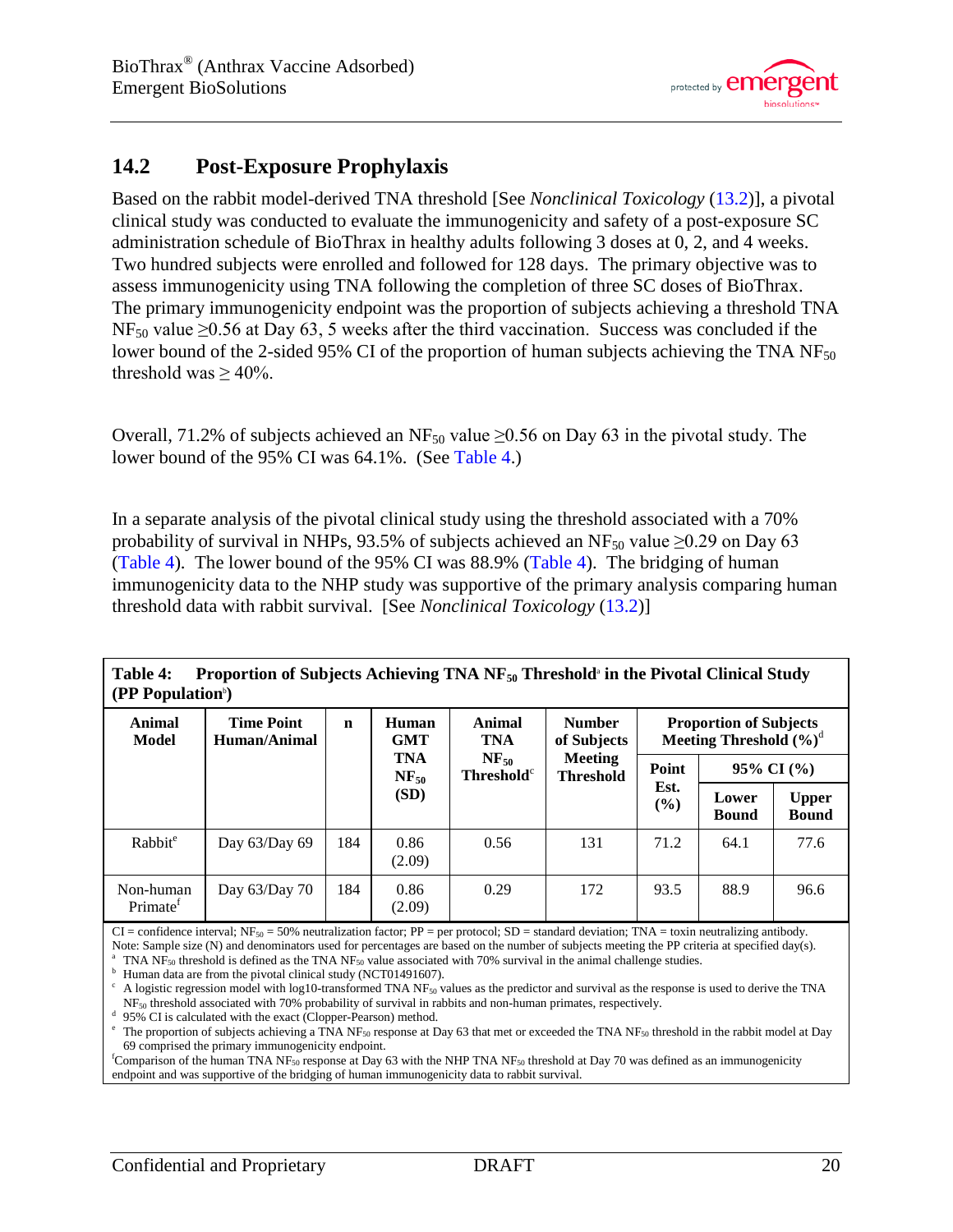

# <span id="page-20-0"></span>**14.3 Non-Interference of Post-Exposure Prophylaxis Vaccination and Antimicrobials When Used Concurrently**

An open-label study was conducted to evaluate the potential impact 0.5 mL BioThrax administered SC at 0, 2 and 4 weeks had on the pharmacokinetics of ciprofloxacin in healthy adult male and female subjects  $(N=154)$ . It also evaluated the potential impact of ciprofloxacin on immunogenicity of BioThrax two weeks following the last BioThrax dose.

Co-administration of 0.5 mL BioThrax SC with oral ciprofloxacin in human subjects did not alter the pharmacokinetics of ciprofloxacin or the immunogenicity of BioThrax as measured by the anthrax lethal toxin neutralization assay.

# <span id="page-20-1"></span>**15 REFERENCES**

- <span id="page-20-3"></span>1. Ryan MA, Smith TC, Sevick CJ, Honner WK, Loach RA, Moore CA, Erickson JD. 2008. Birth defects among infants born to women who received anthrax vaccine in pregnancy. Am J Epidemiol, 168:434-442.
- <span id="page-20-4"></span>2. Catherino WH, Levi A, Kao TC, Leondires MP, McKeeby J, Segars JH. 2005. The anthrax vaccine does not affect semen parameters, embryo quality, or pregnancy outcome in couples with a vaccinated male military service member. Fertility and Sterility, 83:480-483
- <span id="page-20-5"></span>3. Brachman P, Friedlander A, Grabenstein J. 2008. Anthrax Vaccine. In: Vaccines, Fifth Edition, Plotkin, S.A.: Orenstein W.A. and Offit P.A. (eds.), 111-126
- <span id="page-20-6"></span>4. Brachman, PS, Gold H, Plotkin SA, Fekety FR, Werrin M, Ingraham NR. 1962. Field evaluation of a human anthrax vaccine. Amer. J. Public Health, 52:632-645.
- <span id="page-20-7"></span>5. Food and Drug Administration, 2005, Biological Products; Bacterial Vaccines and Toxoids; Implementation of Efficacy Review; Anthrax Vaccine Adsorbed; Final Order. FDA Federal Register 2005; 70(242): 75180-75198.
- <span id="page-20-8"></span>6. Food and Drug Administration. Biological Products; Bacterial vaccines and toxoids; Implementation of efficacy review. Federal Register (December 13, 1985), 50(240):51002-51117.

# <span id="page-20-2"></span>**16 HOW SUPPLIED/STORAGE AND HANDLING**

BioThrax is supplied in 5 mL multidose vials containing ten 0.5 mL doses.

NDC 64678-211-05 (vial), 64678-211-01 (carton)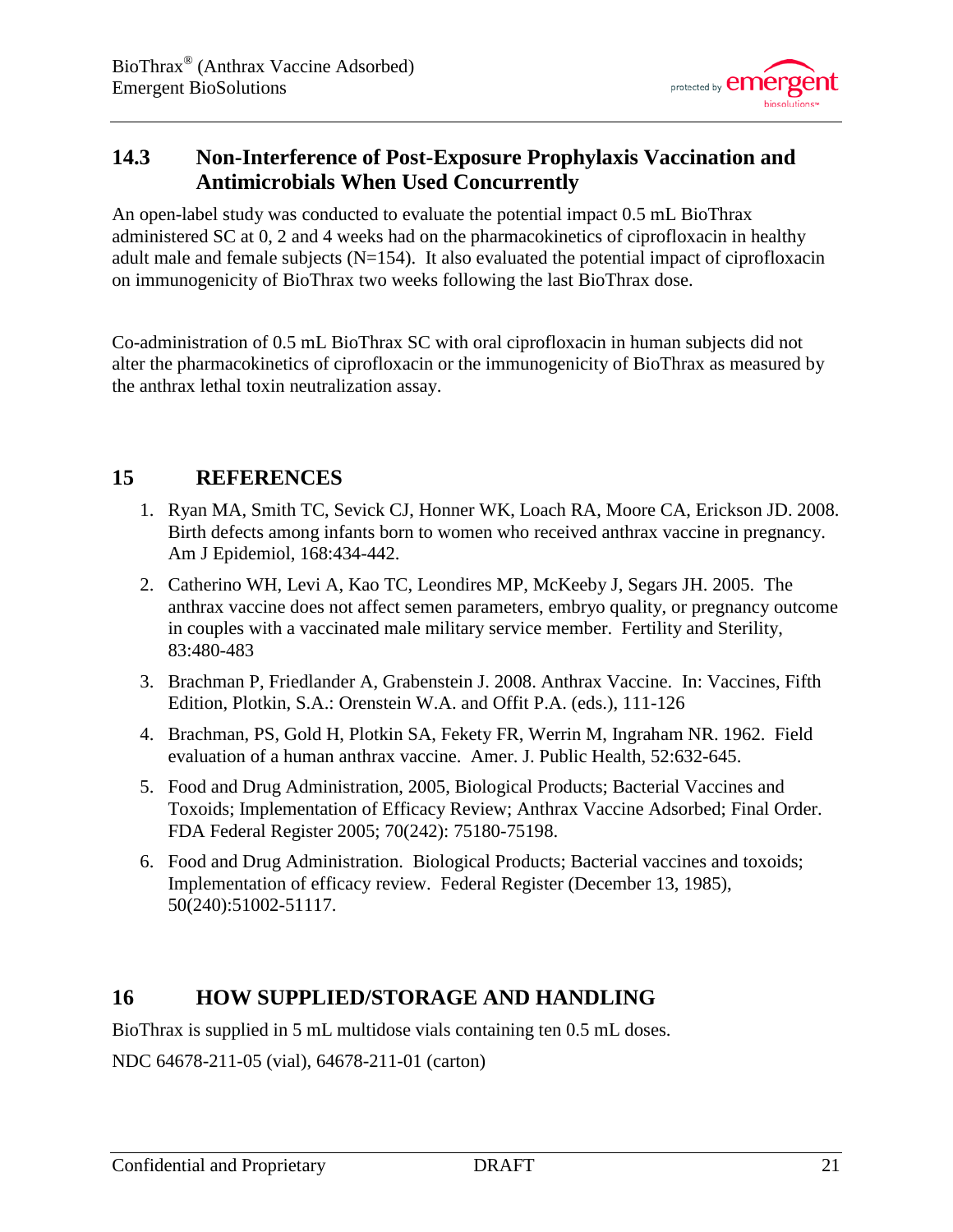

Store at 2 °C to 8 °C (36 °F to 46 °F). **Do not freeze**. Do not use BioThrax after the expiration date printed on the label.

The stopper of the vial contains natural rubber latex and may cause allergic reactions in latex sensitive individuals.

# <span id="page-21-0"></span>**17 PATIENT COUNSELING INFORMATION**

See FDA-approved patient labeling (Patient Information).

Advise women of the potential risk to the fetus. Encourage women who are exposed to BioThrax during pregnancy to inform their healthcare provider and enroll in the BioThrax (Anthrax) Vaccine in Pregnancy Registry (Phone: 1-619-553-9255). [See *Warnings and Precautions* [\(5.3\)](#page-3-1) and *Use in Specific Populations* [\(8.1\)](#page-12-1)]

Inform patients of the benefits and risks of immunization with BioThrax.

Instruct patients to report any serious adverse reaction to their health care provider.

Manufactured by: Emergent BioDefense Operations Lansing LLC Lansing, MI 48906 US License No. 1755

BioThrax® is a registered trademark of Emergent BioDefense Operations Lansing LLC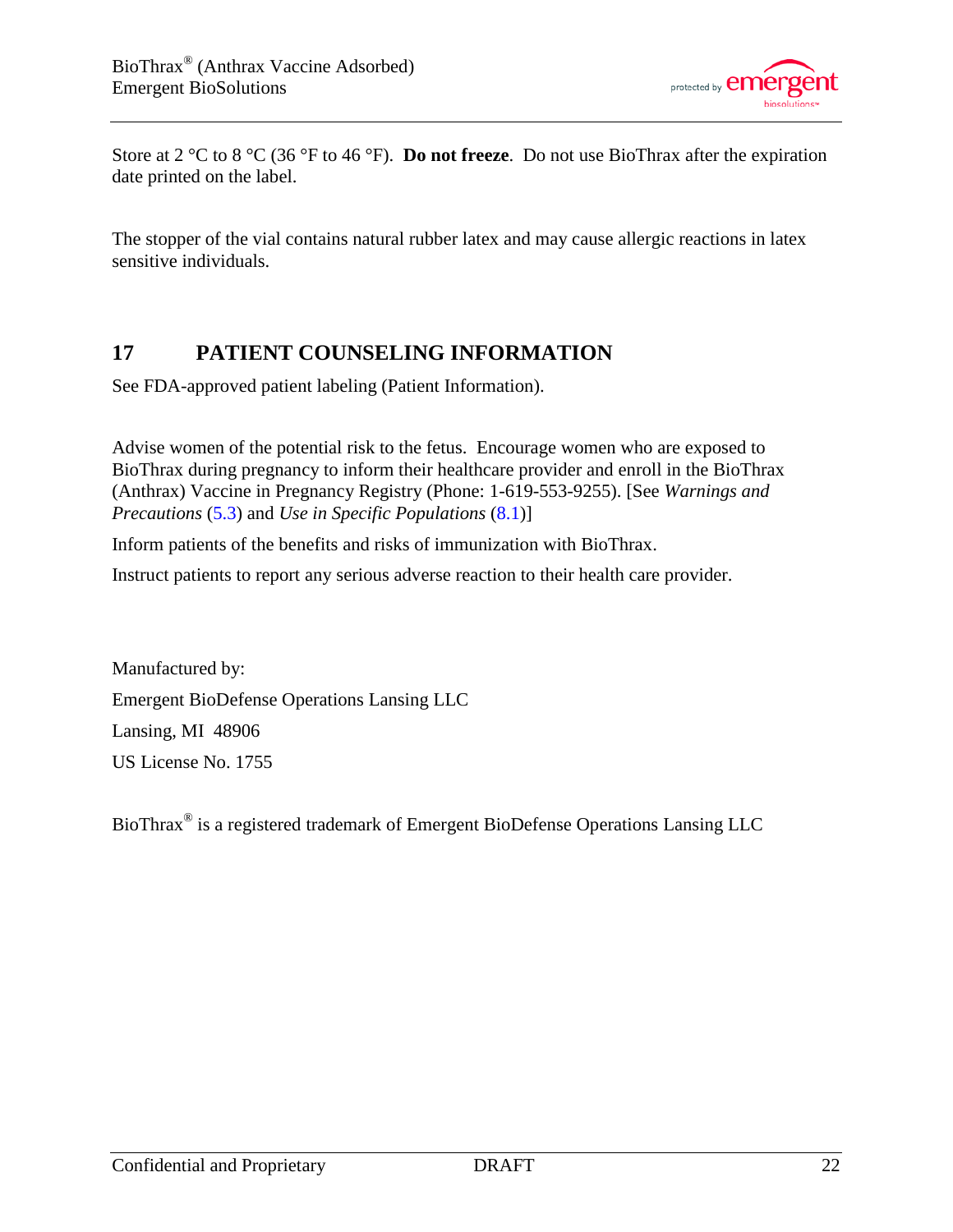

### **Information for Patients BioThrax® (Anthrax Vaccine Adsorbed)**

Please read this Patient Information summary carefully before you get this shot. This summary does not take the place of talking with your healthcare provider about BioThrax. If you have questions or would like more information, please talk with your healthcare provider.

### **What is BioThrax?**

- BioThrax is a vaccine licensed by the FDA to protect against anthrax disease in persons 18 through 65 years of age:
	- o It can be used before exposure to anthrax to protect people at high risk of getting the disease.
	- o It can be used after exposure to anthrax, along with antibiotics, to protect people from getting the disease.
- BioThrax may not protect all people who get the vaccine.
- How well BioThrax works when given after exposure to anthrax has been studied only in animals. It has not been studied in humans because there are not enough people who get the disease naturally, and it is not ethical to expose people to anthrax on purpose to find out how well BioThrax works.
- The safety of BioThrax was studied in healthy adults.

### **Who should not get BioThrax?**

You should not get BioThrax if you have a history of severe allergic reaction to any ingredient of the vaccine, including aluminum hydroxide, benzethonium chloride, and formaldehyde or had a serious reaction after getting BioThrax previously .

### **What should I tell my healthcare provider before getting BioThrax?**

- If you may be pregnant, plan to get pregnant soon, or are nursing a baby.
- About medicines that you take, including over-the-counter medicines and supplements.
- About immune problems you have, including steroid treatments and cancer treatments.
- About blood clotting problems or if you take "blood thinners."
- If you are allergic to latex.

### **What if I discover I was pregnant at the time I got BioThrax?**

- Inform your healthcare provider
- You can enroll in the BioThrax (Anthrax) Vaccine in Pregnancy Registry (Phone: 1-619-553-9255), if eligible

### **How is BioThrax given?**

BioThrax is given as a shot in your arm.

After getting the first shot, you should come back for the next shots on the schedule given to you by your health care provider. It is important that you get all your shots to get the best protection.

If you get BioThrax because you may have been exposed to anthrax, it is important that you also take antibiotics for 60 days.

### **What are the possible or reasonably likely side effects of BioThrax?**

The most common side effects of BioThrax are:

- Pain, tenderness, redness, bruising, or problems moving the arm in which you got the shot
- Muscle aches
- Headaches
- Fatigue
- Fainting